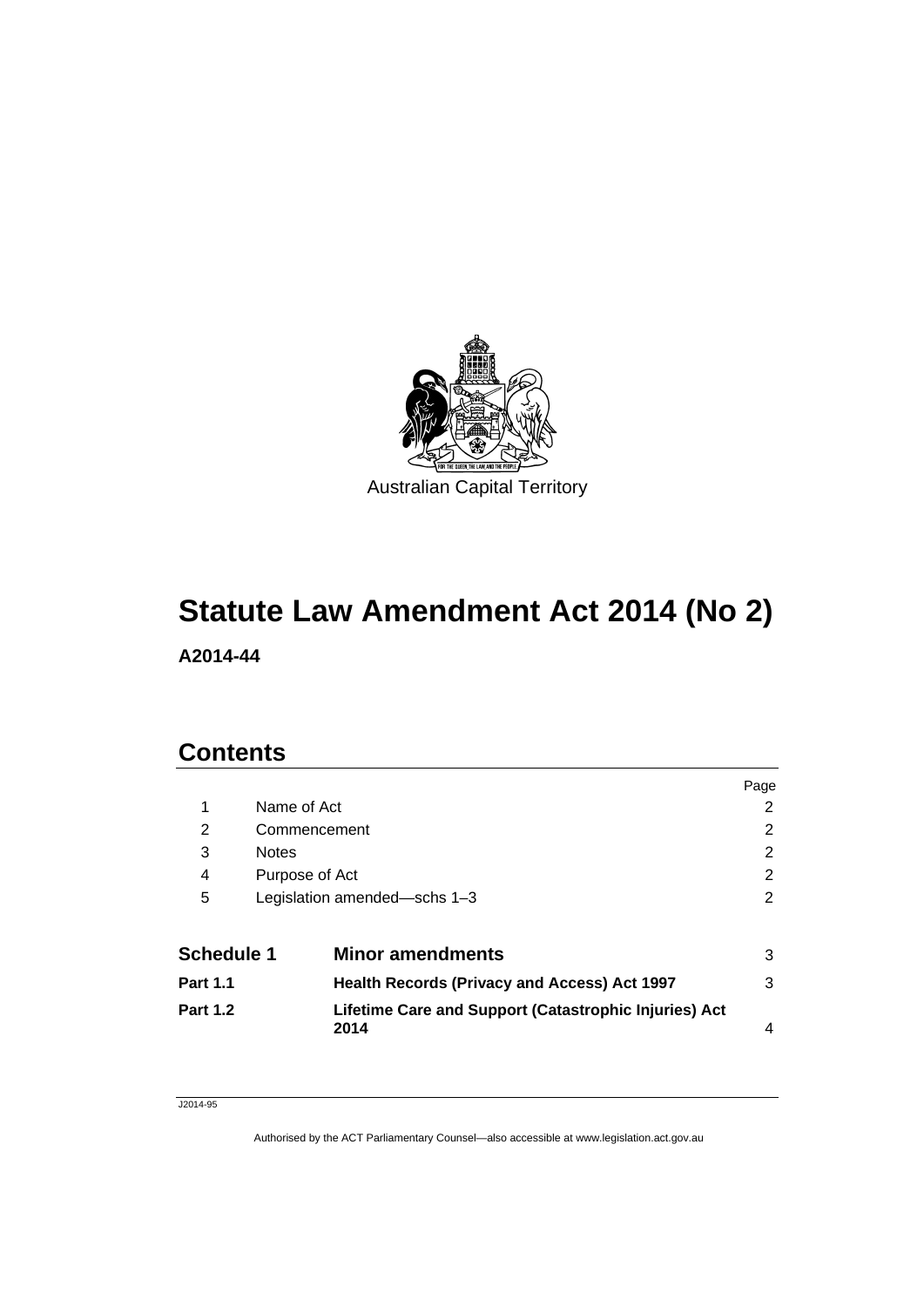| <b>Schedule 2</b> | <b>Legislation Act 2001</b>                                                    | 5  |
|-------------------|--------------------------------------------------------------------------------|----|
| <b>Schedule 3</b> | <b>Technical amendments</b>                                                    | 10 |
| <b>Part 3.1</b>   | <b>Building and Construction Industry (Security of</b><br>Payment) Act 2009    | 10 |
| <b>Part 3.2</b>   | <b>Duties Act 1999</b>                                                         | 14 |
| <b>Part 3.3</b>   | Electoral Act 1992                                                             | 15 |
| <b>Part 3.4</b>   | <b>Energy Efficiency (Cost of Living) Improvement</b><br>Act 2012              | 16 |
| <b>Part 3.5</b>   | <b>Government Procurement Act 2001</b>                                         | 18 |
| <b>Part 3.6</b>   | Land Rent Act 2008                                                             | 19 |
| <b>Part 3.7</b>   | Land Tax Act 2004                                                              | 20 |
| <b>Part 3.8</b>   | <b>Radiation Protection Act 2006</b>                                           | 22 |
| <b>Part 3.9</b>   | Rates Act 2004                                                                 | 26 |
| Part 3.10         | <b>Road Transport (Driver Licensing) Regulation 2000</b>                       | 27 |
| Part 3.11         | <b>Totalisator Act 2014</b>                                                    | 30 |
| <b>Part 3.12</b>  | Utilities Act 2000                                                             | 32 |
| Part 3.13         | <b>Working with Vulnerable People (Background</b><br><b>Checking) Act 2011</b> | 40 |

contents 2 Statute Law Amendment Act 2014 (No 2)

A2014-44

Page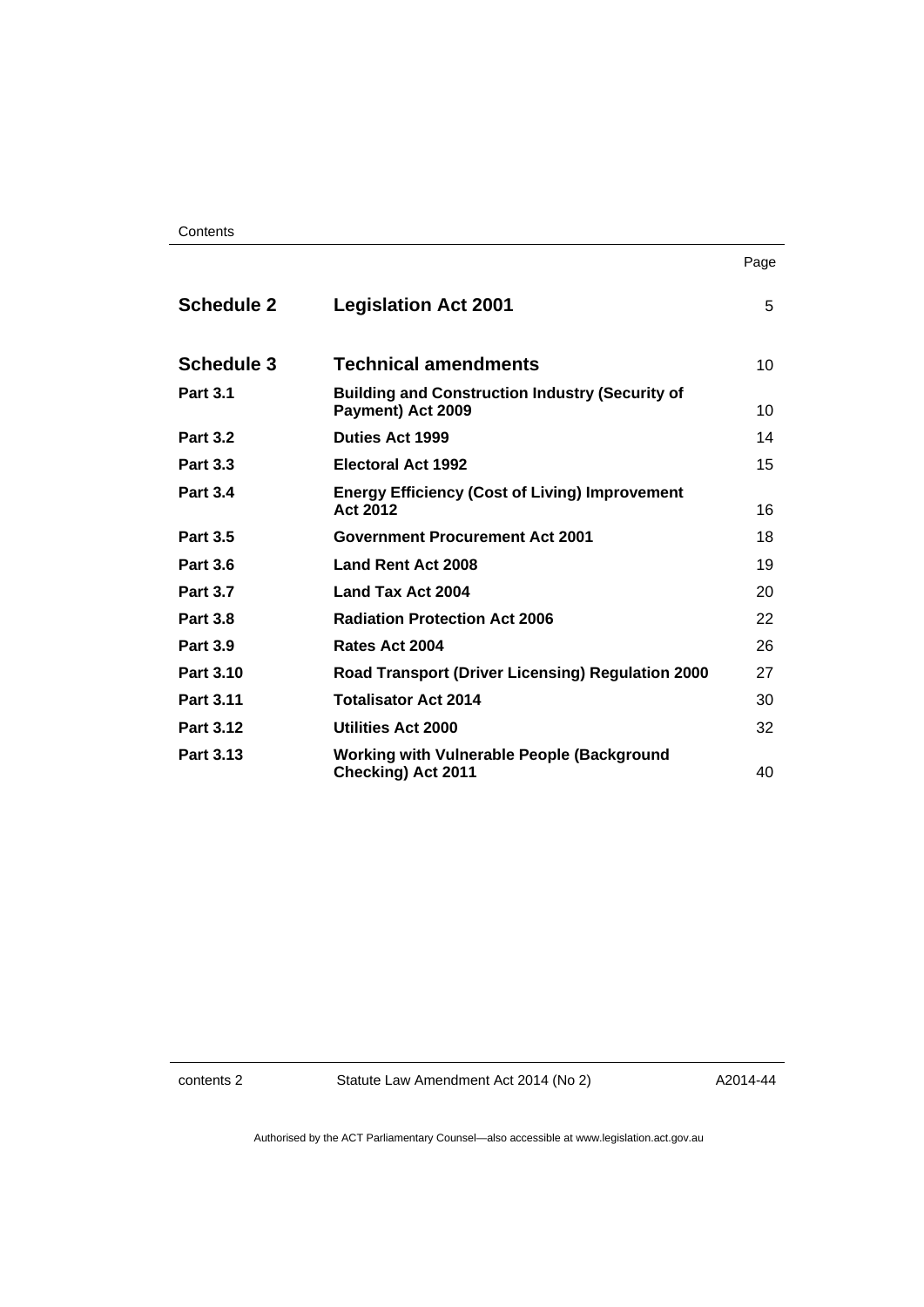

# **Statute Law Amendment Act 2014 (No 2) A2014-44**

An Act to amend legislation for the purpose of statute law revision

The Legislative Assembly for the Australian Capital Territory enacts as follows:

J2014-95

Ī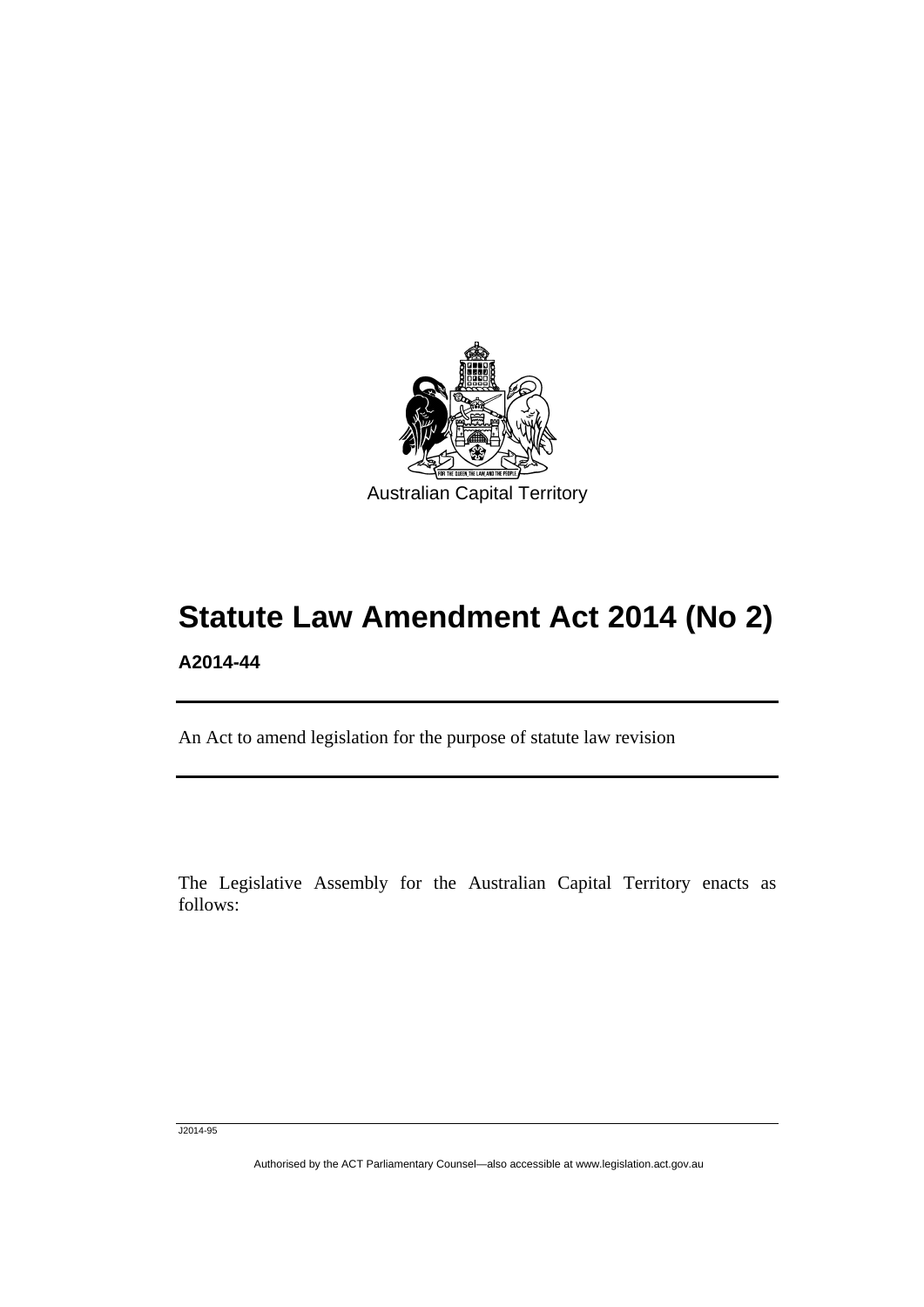<span id="page-3-3"></span><span id="page-3-2"></span><span id="page-3-1"></span><span id="page-3-0"></span>

| 1                       | <b>Name of Act</b>                                                                                                                                           |
|-------------------------|--------------------------------------------------------------------------------------------------------------------------------------------------------------|
|                         | This Act is the <i>Statute Law Amendment Act 2014 (No 2)</i> .                                                                                               |
| $\overline{2}$          | <b>Commencement</b>                                                                                                                                          |
|                         | This Act commences on the 14th day after its notification day.                                                                                               |
|                         | The naming and commencement provisions automatically commence on<br><b>Note</b><br>the notification day (see Legislation Act, $s$ 75 (1)).                   |
| 3                       | <b>Notes</b>                                                                                                                                                 |
|                         | A note included in this Act is explanatory and is not part of this Act.                                                                                      |
|                         | See the Legislation Act, $s$ 127 (1), (4) and (5) for the legal status of<br><b>Note</b><br>notes.                                                           |
| $\overline{\mathbf{4}}$ | <b>Purpose of Act</b>                                                                                                                                        |
|                         | The purpose of this Act is to improve the quality of the statute law<br>of the Territory by amending legislation for the purpose of statute<br>law revision. |
| 5                       | Legislation amended-schs 1-3                                                                                                                                 |
|                         | This Act amends the legislation mentioned in schedules 1 to 3.                                                                                               |

<span id="page-3-4"></span>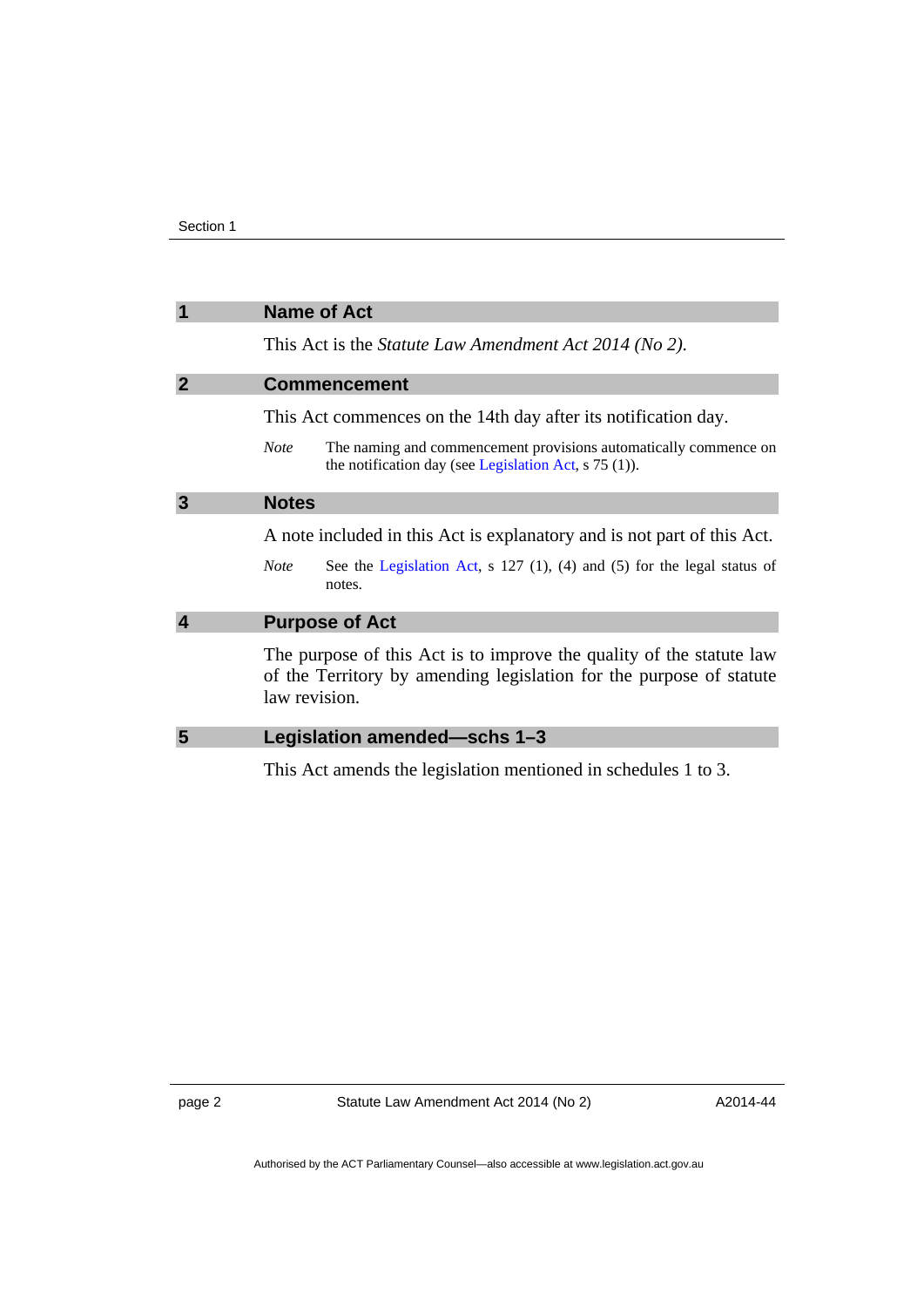# <span id="page-4-0"></span>**Schedule 1 Minor amendments**

(see s 5)

# <span id="page-4-1"></span>**Part 1.1 Health Records (Privacy and Access) Act 1997**

# **[1.1] Dictionary, definition of** *health service provider*

*omit* 

in the ACT

#### **Explanatory note**

Currently, the definition of *health service provider* is restricted to entities that provide a health service in the ACT. The inclusion of this geographical limitation can create difficulties in relation to the sharing of information between members of a treating team if some of the health service providers are located outside the ACT. This is because the definition of *treating team* is restricted to health service providers, so that if a consumer is receiving health treatment from a provider outside the ACT, information may not be shared with that provider in the same way as information may be shared among the members of a treating team within the ACT.

This amendment will remove the limiting words 'in the ACT' from the definition of *health service provider*. As a consequence, the definition will not be explicitly geographically limited. Under the amended definition, whether or not the Act applies to a particular health service provider will depend on the general rule that there is a relevant connection to the ACT.

A2014-44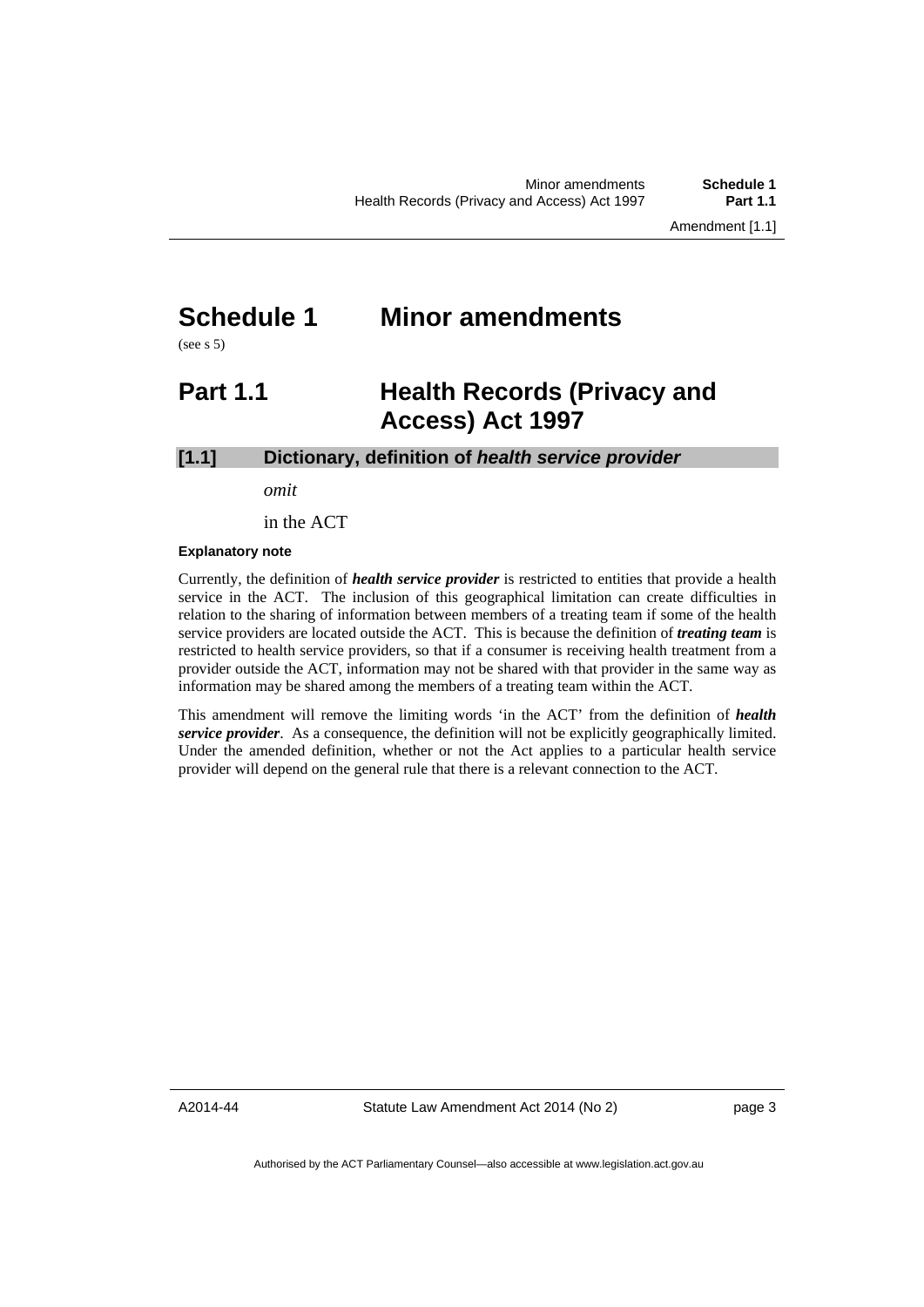# <span id="page-5-0"></span>**Part 1.2 Lifetime Care and Support (Catastrophic Injuries) Act 2014**

# **[1.2] New section 6 (3) (aa)**

*insert* 

 (aa) a compulsory third-party insurance policy was in force for the motor vehicle under the law of a jurisdiction other than the ACT at that time; or

#### **Explanatory note**

This amendment inserts a new paragraph to make it clear that the term 'CTP cover under the CTP Act' extends to a motor vehicle involved in a motor accident if the vehicle is covered by a compulsory third-party insurance policy in force under the law of a jurisdiction other than the ACT. This clarification is consistent with the *[Motor Accidents \(Lifetime Care and Support\)](http://www.legislation.nsw.gov.au/maintop/view/inforce/act+16+2006+cd+0+N)  [Act 2006](http://www.legislation.nsw.gov.au/maintop/view/inforce/act+16+2006+cd+0+N)* (NSW), which the Act is intended to mirror and on which minimum benchmarks agreed for the National Injury Insurance Scheme for motor accidents have been modelled.

# **[1.3] Section 98 (1) and (2)**

*omit* 

director-general

*substitute* 

LTCS commissioner

#### **Explanatory note**

This amendment revises section 98 to give the power to approve forms to the LTCS commissioner instead of the director-general. The LTCS commissioner is responsible for decisions about a person's eligibility for the LTCS scheme and a participant's treatment and care needs. Most of the forms required under the Act relate to these functions, for example, applications to participate in the LTCS scheme, so it is appropriate for the LTCS commissioner to have the power to approve the forms.

page 4 Statute Law Amendment Act 2014 (No 2)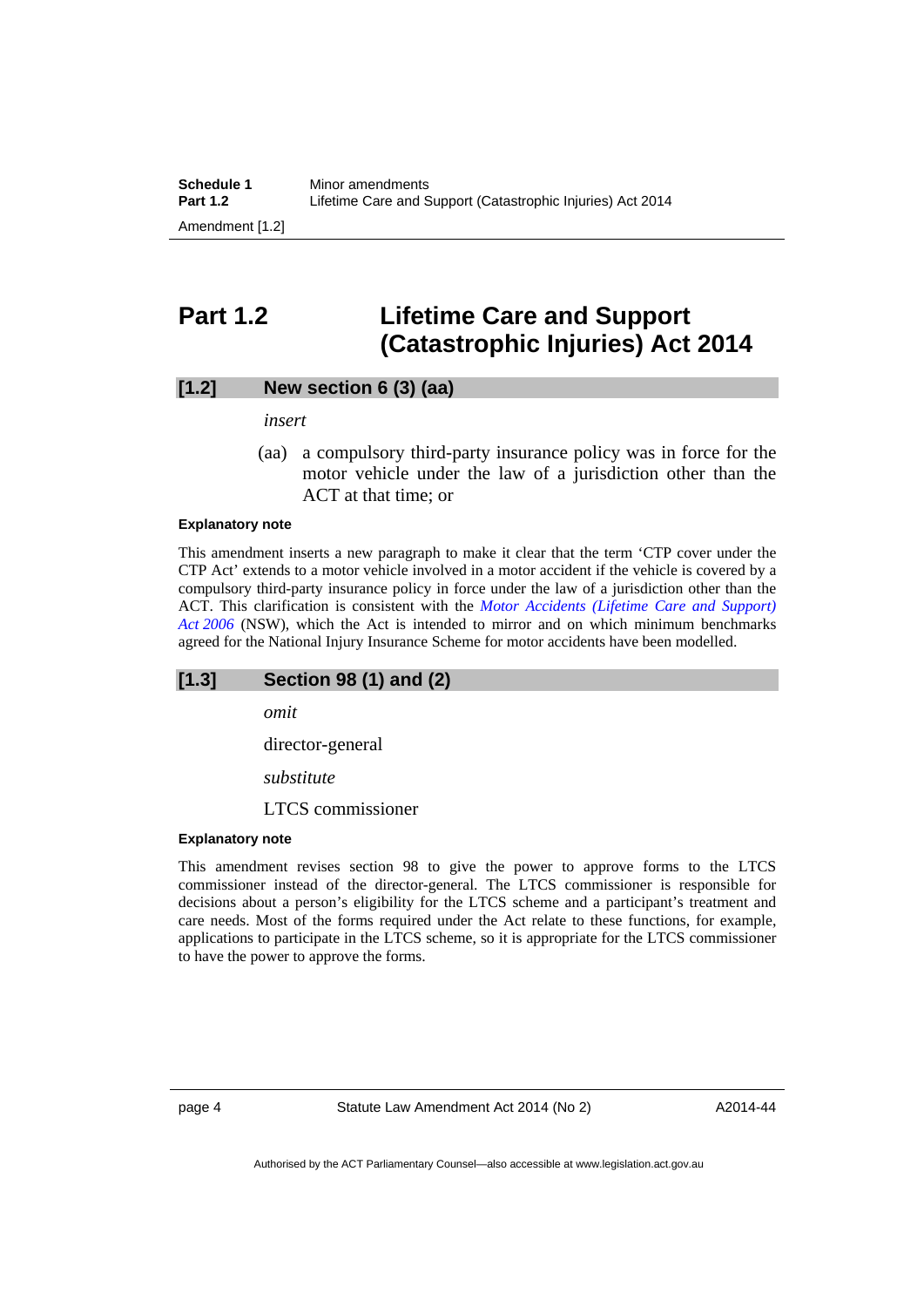# <span id="page-6-0"></span>**Schedule 2 Legislation Act 2001**

 $(see s 5)$ 

# **[2.1] Section 2, note 2**

#### *substitute*

*Note* 2 Pt 1 defines terms commonly used in Acts (including this Act) and statutory instruments. For example, because of the definition '*calendar month* means one of the 12 months of the year.', the term 'calendar month' has the defined meaning wherever the term is used in an Act or statutory instrument unless the Act or instrument provides otherwise or the contrary intention otherwise appears (see s 144 and s 155).

#### **Explanatory note**

This amendment updates the note as a consequence of the remaking of the definitions of *month* and *calendar month* by other amendments.

# **[2.2] Section 151 (1), note 1**

*omit* 

#### *named month*

#### **Explanatory note**

Note 1 lists a number of terms defined in the dictionary, part 1 that are relevant to periods of time. This amendment omits a reference to *named month* as a consequence of the omission of the definition of that term from the dictionary, part 1, by another amendment.

A2014-44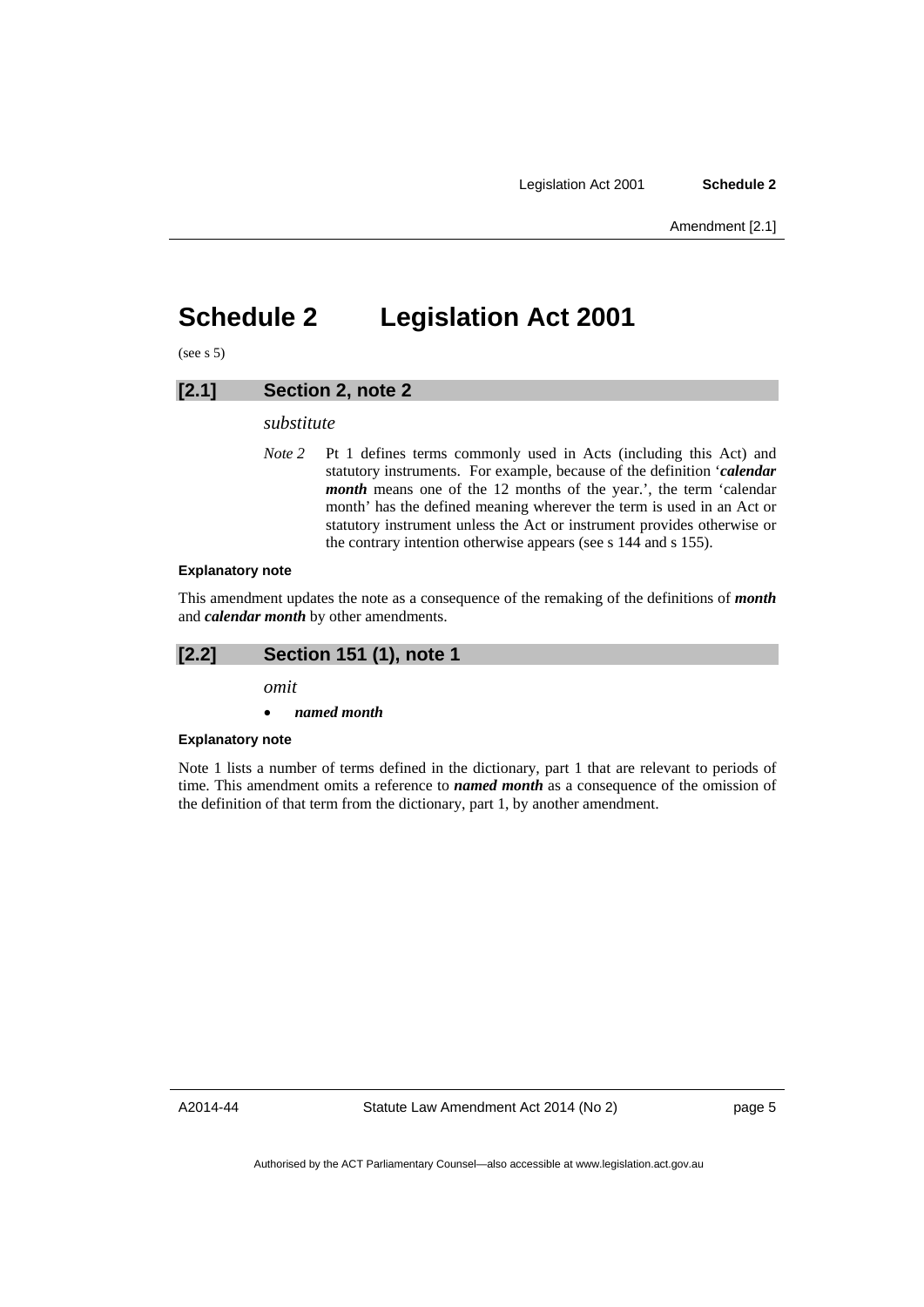### **Schedule 2** Legislation Act 2001

Amendment [2.3]

# **[2.3] Section 151 (2) to (7)**

*substitute* 

 (2) A period of time mentioned in an Act or statutory instrument that is of a kind mentioned in an item in the following table is to be worked out according to the rule mentioned in column 3 of the item:

| column 1       | column 2                                                                                               | column 3                                                                    |
|----------------|--------------------------------------------------------------------------------------------------------|-----------------------------------------------------------------------------|
| item           | If the period of time-                                                                                 | then the period-                                                            |
| 1              | is described as beginning at, on or with a stated<br>day, act or event                                 | includes the stated day or<br>the day of the stated act or<br>event         |
| $\overline{2}$ | is described as beginning from or after a stated<br>day, act or event                                  | does not include the stated<br>day or the day of the stated<br>act or event |
| 3              | is described as ending at, by, on or with, or as<br>continuing to or until, a stated day, act or event | includes the stated day or<br>the day of the stated act or<br>event         |
| 4              | is described as ending before a stated day, act or<br>event                                            | does not include the stated<br>day or the day of the stated<br>act or event |
| 5              | is described as occurring between 2 events                                                             | does not include the days<br>when the events happen                         |

**Table 151 Working out periods of time** 

#### **Example—item 1**

If a licence begins on the first day of a financial year, the licence is in force on that day.

#### **Example—item 2**

If a disallowable instrument is described as beginning from 30 June, the instrument starts to operate on 1 July.

## **Example—item 3**

If a person's right to apply for review of a decision ends on the last day of a financial year, the person may apply for review of the decision on that day.

page 6 Statute Law Amendment Act 2014 (No 2)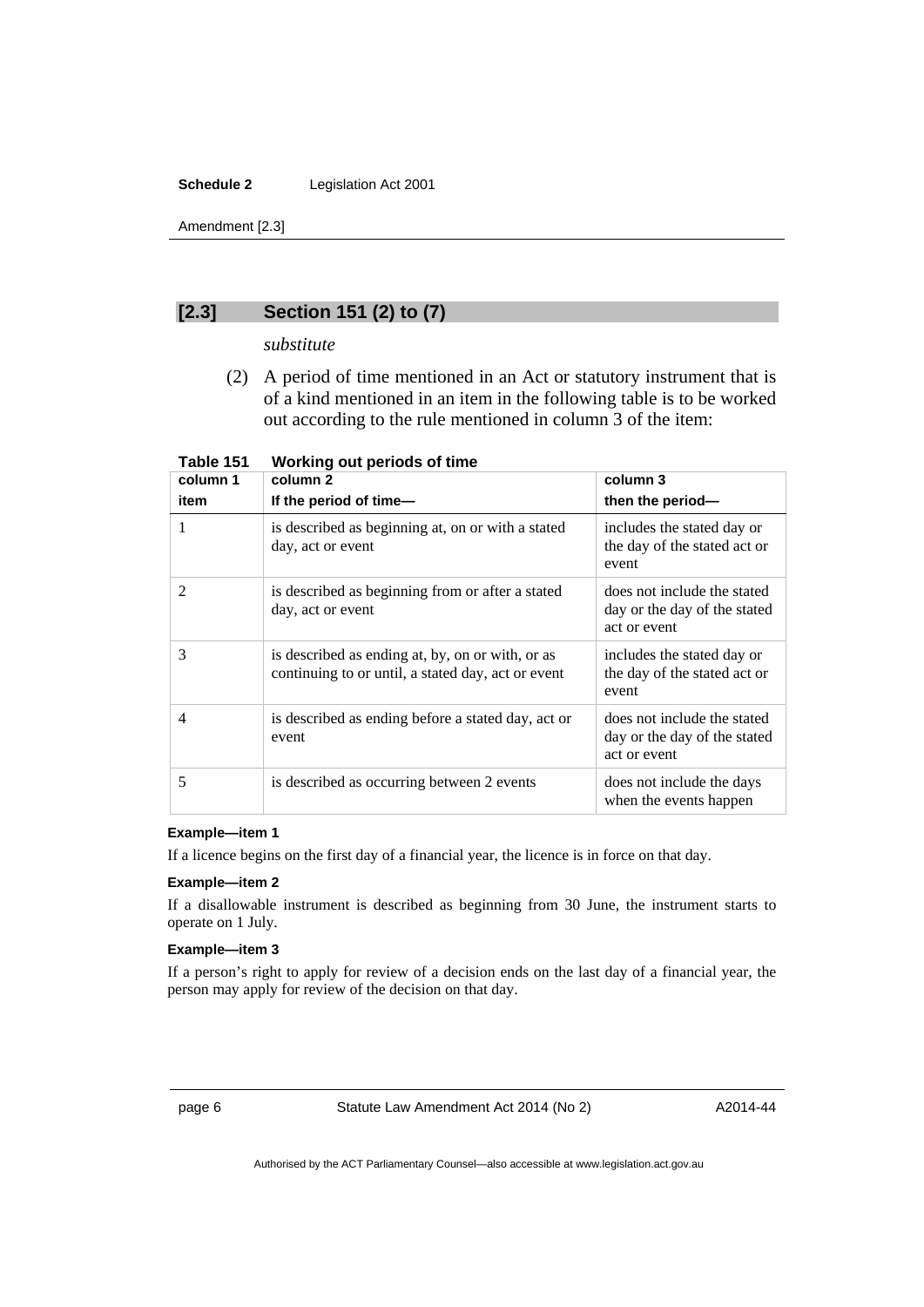#### **Example—item 4**

If a person may apply for renewal of accreditation not later than 6 months before the day the accreditation period ends, and the accreditation period ends on 2 November, the person may apply for renewal at any time during the 6-month period ending on 1 November.

#### **Example—item 5**

A court rule requires a notice of motion to be served 2 days before the return date for the application. If the return date is Friday, that day and the day the application is served are not counted in working out the 2 days. For service to be valid, the application must be served on or before the Tuesday before the return date.

- *Note* An example is part of the Act, is not exhaustive and may extend, but does not limit, the meaning of the provision in which it appears (see [Legislation Act](http://www.legislation.act.gov.au/a/2001-14), s 126 and s 132).
	- (3) Despite table 151, item 3, if, under an Act or statutory instrument, something must or may be done within a particular period of time after a stated day, the thing may be done on the stated day.

#### **Explanatory note**

Section 151 deals with working out periods of time generally in an Act or statutory instrument. This amendment replaces section 151 (2) to (6) with a table to make working out periods of time easier for users of legislation. The table is based on a similar table in the *[Acts](http://www.comlaw.gov.au/Series/C1901A00002)  [Interpretation Act 1901](http://www.comlaw.gov.au/Series/C1901A00002)* (Cwlth), section 36.

Proposed table 151 replaces current section 151 (2) to (6) as follows:

- item 1 replaces current section 151 (2)
- item 2 replaces current section 151 (3)
- item 3 replaces current section 151 (4)
- item 4 replaces current section 151 (5)
- item 5 replaces current section 151 (6).

Proposed section 151 (3) replaces current section 151 (7) as a consequence of the replacement of current section 151 (4) by proposed item 3 of the table.

The proposed amendment does not substantively change the existing policy on working out periods of time.

A2014-44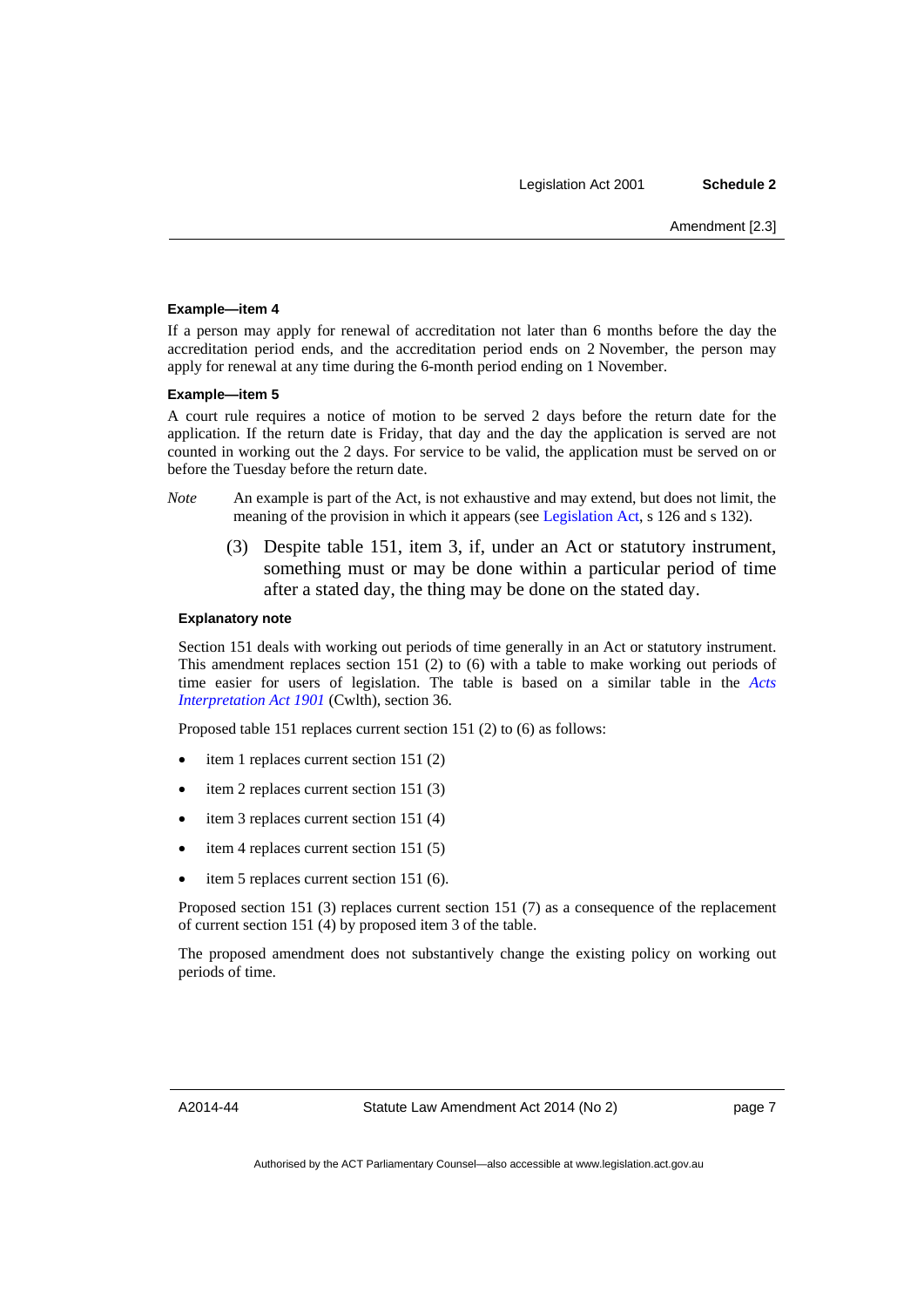#### **Schedule 2** Legislation Act 2001

Amendment [2.4]

# **[2.4] Dictionary, part 1, definition of** *calendar month* **and examples**

#### *substitute*

*calendar month* means one of the 12 months of the year.

#### **Explanatory note**

*Calendar month* is currently defined as 'a period beginning at the start of any day of a named month and ending at the end of the day before the corresponding day of the next named month or, if there is no such corresponding day, at the end of the last day of the next named month.'. The definition of *month* is substituted by another amendment to replicate the substance of the current definition of *calendar month*. As a consequence, the definition of *calendar month* is being simplified in accordance with current plain language drafting style. The revised definitions of *month* and *calendar month* will be consistent with the definitions of those terms in the *[Acts Interpretation Act 1901](http://www.comlaw.gov.au/Series/C1901A00002)* (Cwlth) and are more consistent with how *calendar month* and *month* are generally understood. The amendments also remove the need for a definition of *named month*, which is omitted by another amendment.

# **[2.5] Dictionary, part 1, definition of** *month*

#### *substitute*

*month* means a period beginning at the start of any day of one of the calendar months and ending—

- (a) immediately before the start of the corresponding day of the next calendar month; or
- (b) if there is no such corresponding day—at the end of the next calendar month.

#### **Examples**

1 The period beginning at the start of 8 May 2014 and ending at midnight on 7 June 2014 is a month.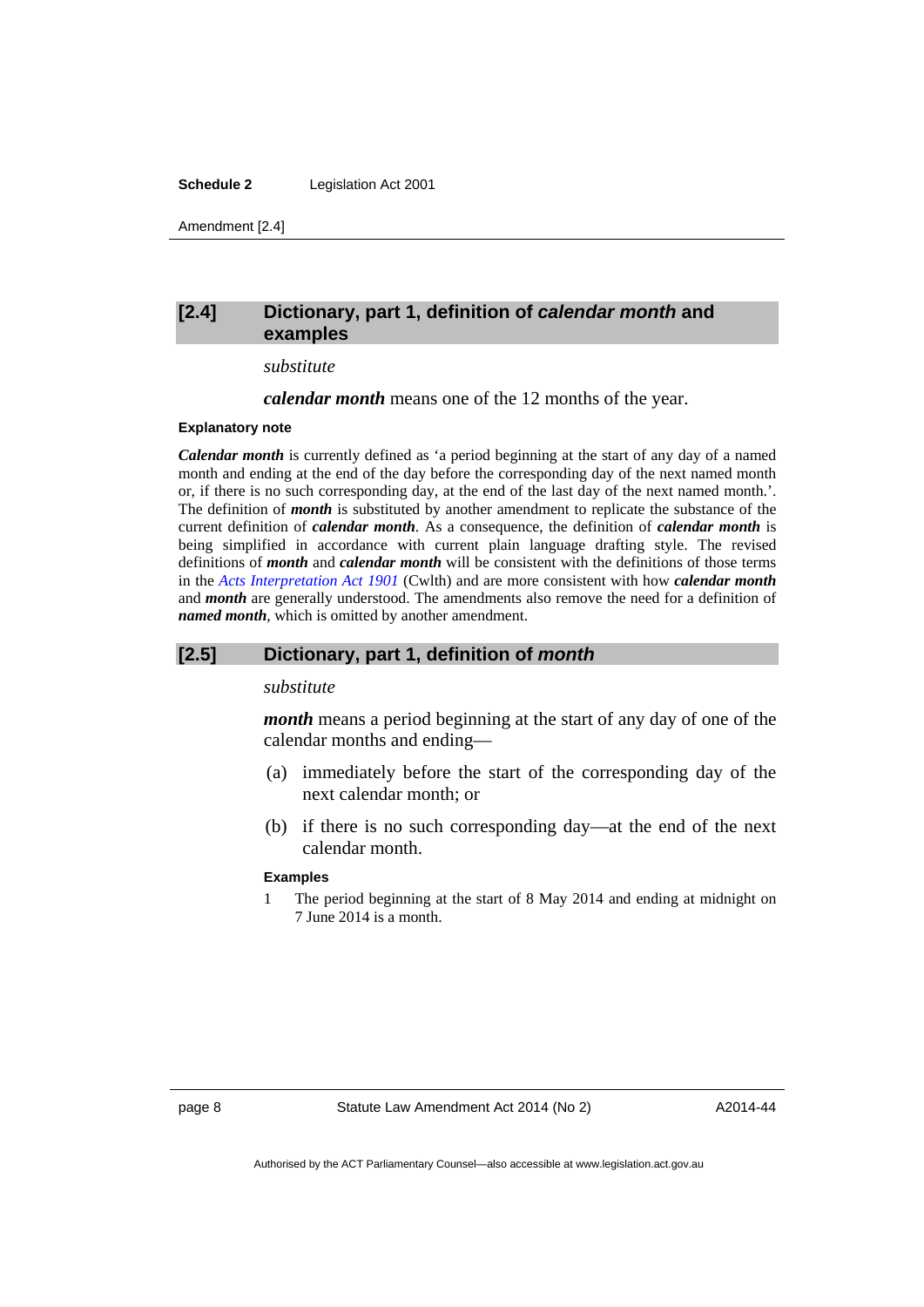- 2 The period beginning at the start of 30 January 2014 and ending at midnight on 28 February 2014 is a month. The month ends on the last day of February because in that year, February does not have a day corresponding to 29 January (because 2014 is not a leap year). If the period began at the start of 30 January 2016 (ie a leap year), the month would end at midnight on 29 February 2016.
- *Note* An example is part of the Act, is not exhaustive and may extend, but does not limit, the meaning of the provision in which it appears (see [Legislation Act,](http://www.legislation.act.gov.au/a/2001-14) s 126 and s 132).

#### **Explanatory note**

*Month* is currently defined as meaning a calendar month. The definition of *calendar month* is remade by another amendment and the substance of that definition is included in the definition of *month* by this amendment. The effect of this amendment, and the remaking of the definition of *calendar month* by another amendment, means that the definition of *named month* is no longer needed and is omitted by another amended.

#### **[2.6] Dictionary, part 1, definition of** *named month*

*omit* 

#### **Explanatory note**

This amendment omits the definition because it is made redundant as a result of the remaking of the definitions of *calendar month* and *month* by other amendments.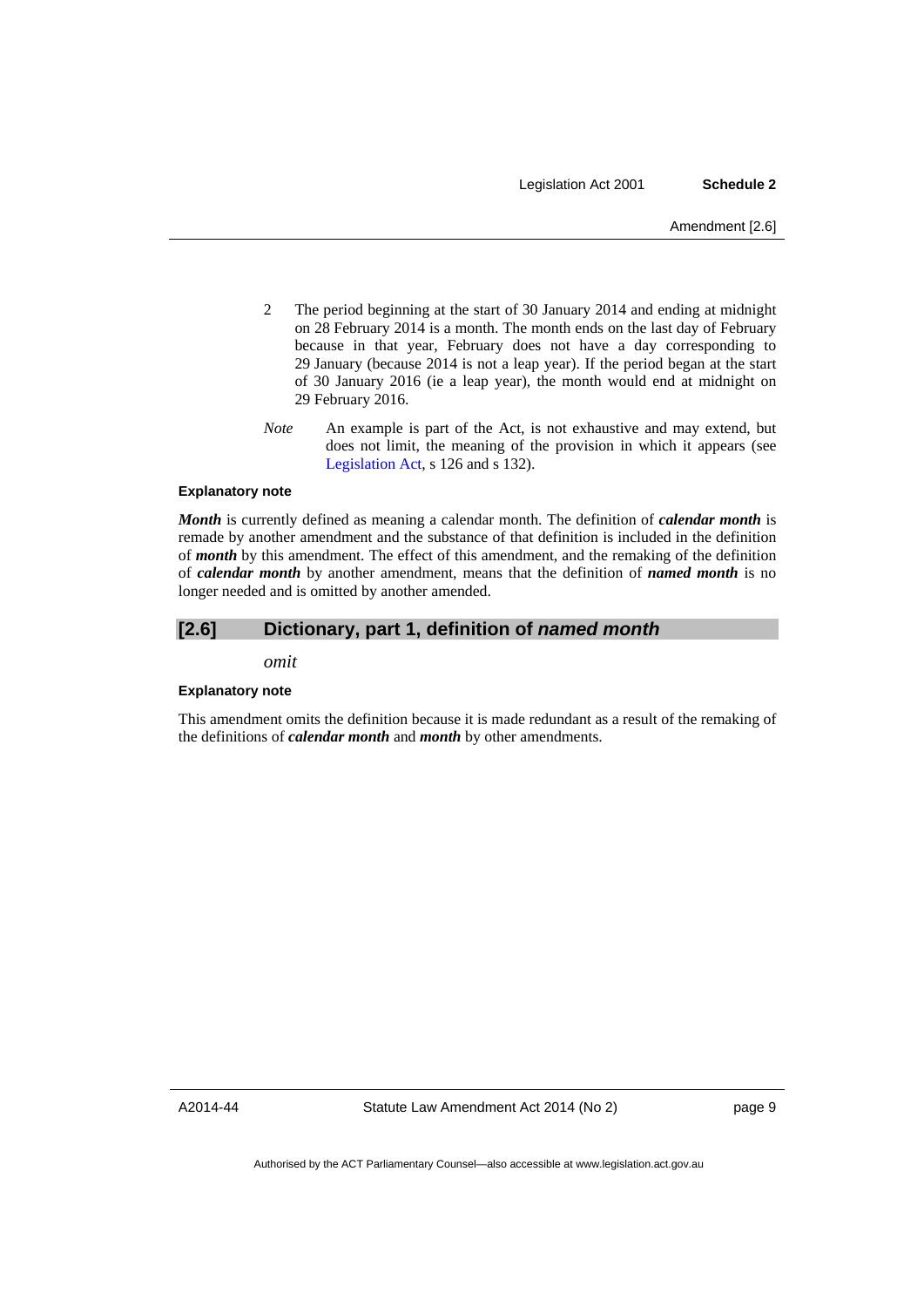# <span id="page-11-0"></span>**Schedule 3 Technical amendments**

(see s 5)

# <span id="page-11-1"></span>**Part 3.1** Building and Construction **Industry (Security of Payment) Act 2009**

# **[3.1] Section 9 (6)**

*omit* 

To avoid doubt,

*substitute* 

To remove any doubt,

# **Explanatory note**

This amendment updates language in line with current legislative drafting practice.

# **[3.2] Section 9 (7), new definition of** *recognised financial institution*

### *insert*

*recognised financial institution* means a bank or any other person or body prescribed by regulation.

#### **Explanatory note**

This amendment relocates from the dictionary a definition of a term that is used only in section 9 and updates language in line with current legislative drafting practice. The definition is omitted from the dictionary by another amendment.

page 10 Statute Law Amendment Act 2014 (No 2)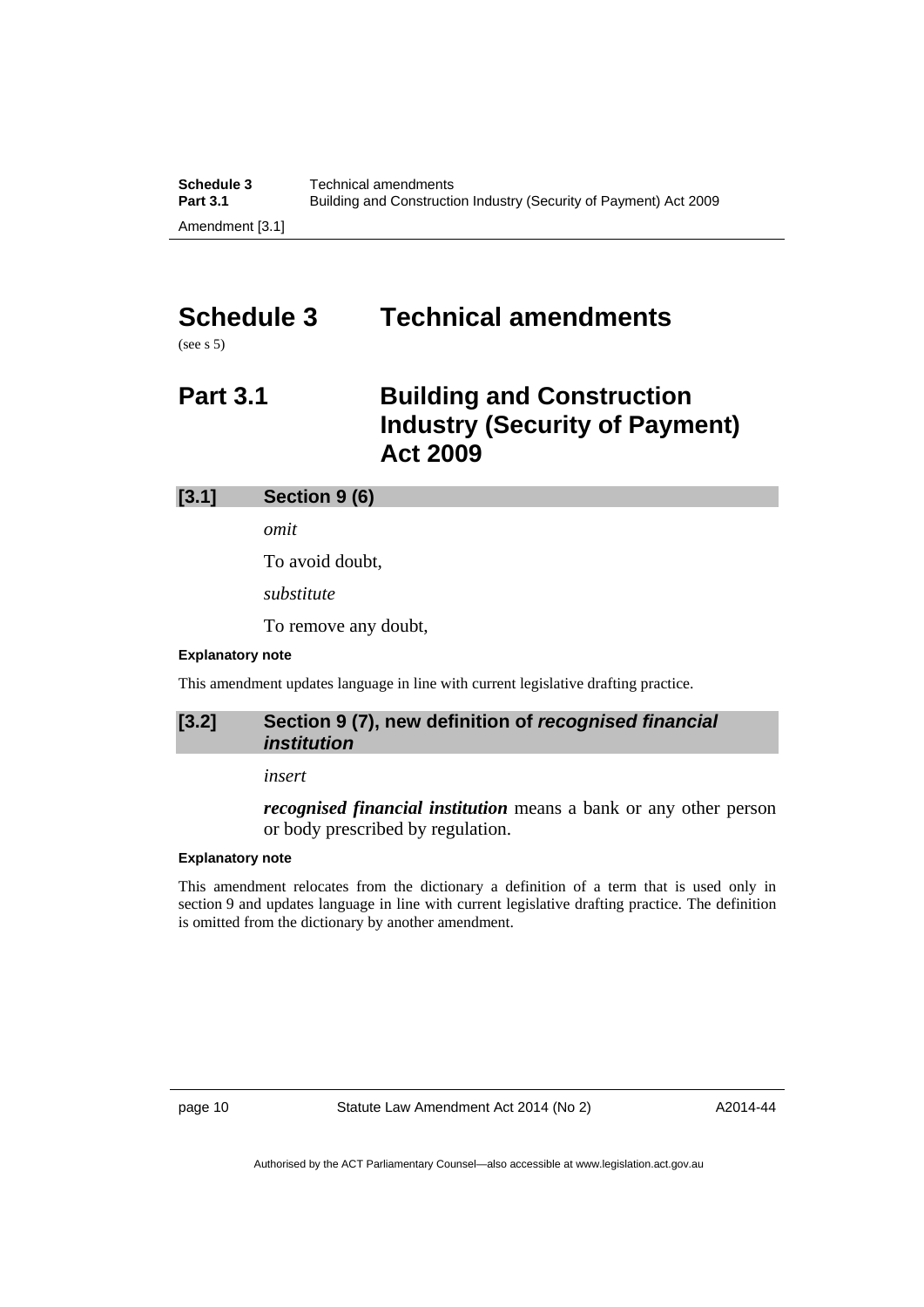Amendment [3.3]

# **[3.3] Section 10 (3), definition of** *reference date***, paragraph (b)**

*omit* 

named month

*substitute* 

calendar month

#### **Explanatory note**

This amendment is consequential on the remaking of the definition of *calendar month*, and the consequential omission of the definition of *named month*, in the [Legislation Act](http://www.legislation.act.gov.au/a/2001-14), dictionary, part 1 by other amendments.

# **[3.4] Section 10 (3), definition of** *reference date***, new note**

*insert* 

*Note Calendar month*—see the [Legislation Act,](http://www.legislation.act.gov.au/a/2001-14) dictionary, pt 1.

#### **Explanatory note**

This amendment inserts a note about a term used in the Act and defined in the [Legislation Act,](http://www.legislation.act.gov.au/a/2001-14) dictionary, part 1. The definition of *calendar month* is substituted in the [Legislation Act,](http://www.legislation.act.gov.au/a/2001-14) dictionary, part 1 by another amendment.



*omit* 

a payment claim

*substitute* 

a claim (a *payment claim*)

#### **Explanatory note**

This amendment updates language in line with current legislative drafting practice.

A2014-44

page 11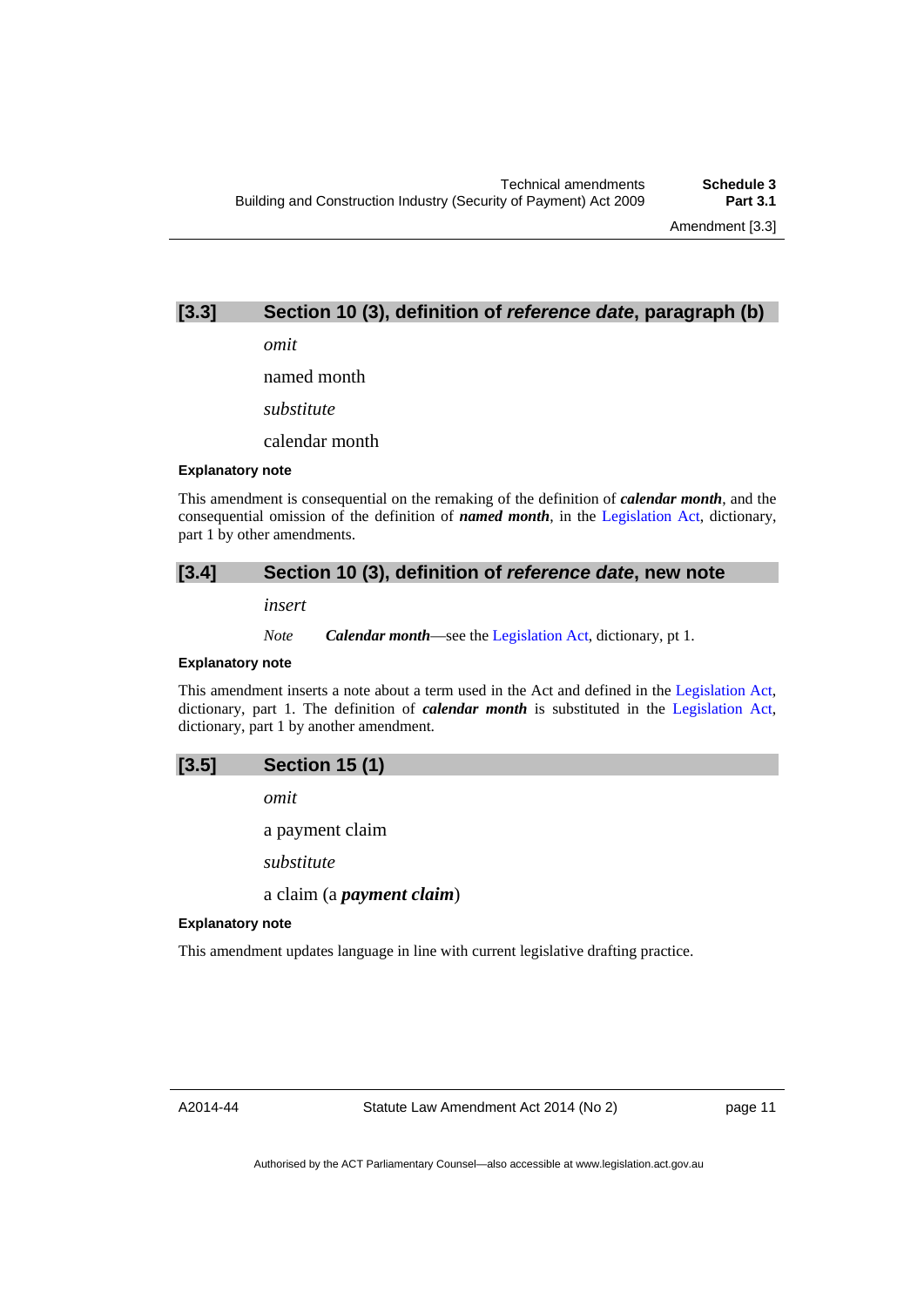# **[3.6] Section 16 (1), except notes**

## *substitute*

 (1) A respondent who is given a payment claim may reply to the claim by giving a schedule of proposed payment (a *payment schedule*) to the claimant.

# **Explanatory note**

This amendment updates language in line with current legislative drafting practice.

# **[3.7] Section 18 (2), new note**

*insert* 

*Note* For how documents may be served, see the [Legislation Act,](http://www.legislation.act.gov.au/a/2001-14) pt 19.5.

### **Explanatory note**

This amendment inserts a standard note about service of documents.

# **[3.8] New section 32 (2)**

*insert* 

(2) In this section:

*corresponding law* means a law of the Commonwealth or another State that provides for security of payments in the building and construction industry.

# **Explanatory note**

This amendment relocates from the dictionary a definition of a term that is used only in section 32. The definition is omitted from the dictionary by another amendment.

page 12 Statute Law Amendment Act 2014 (No 2)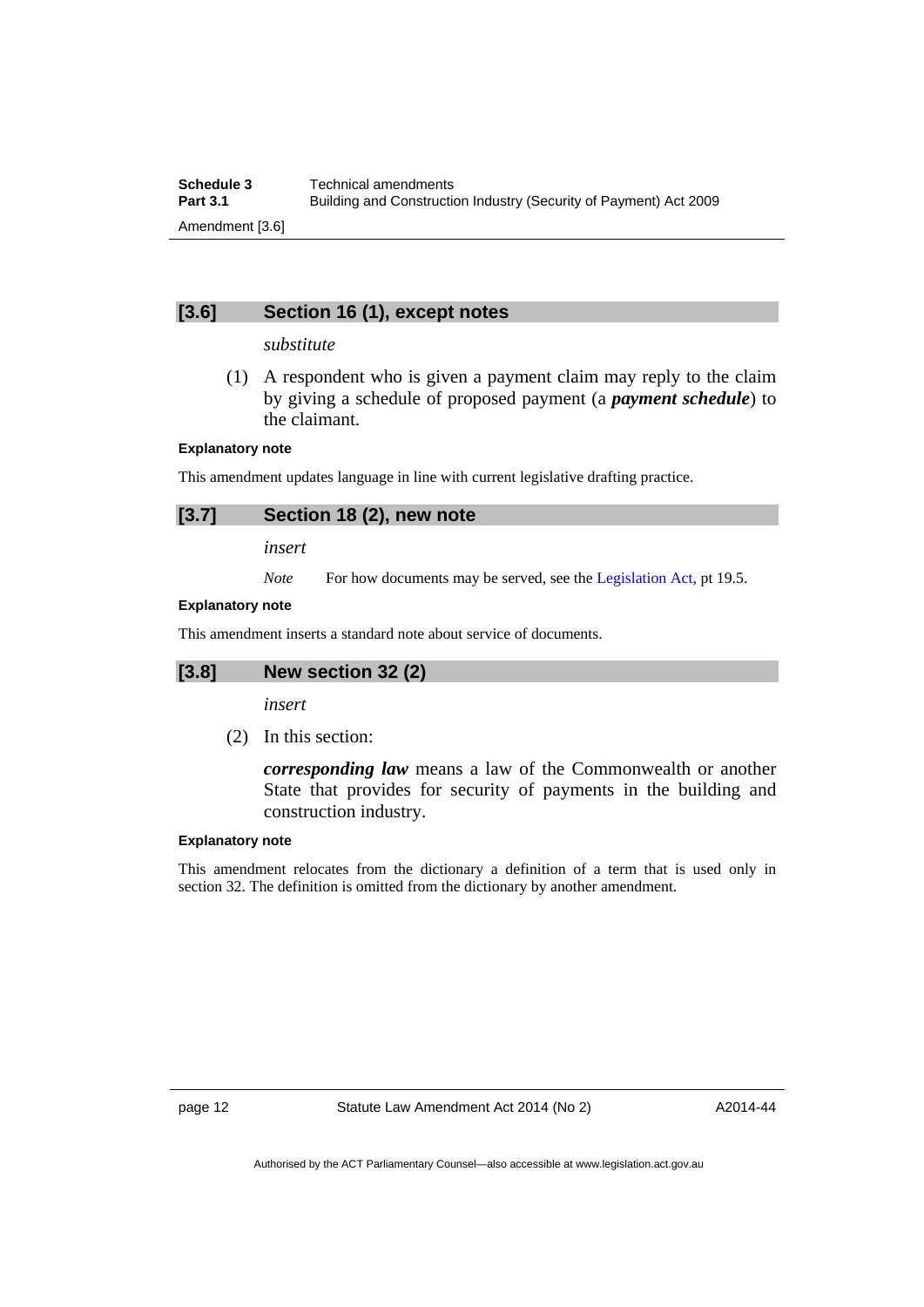Amendment [3.9]

# **[3.9] Sections 46 (1) and 47 (1)**

*omit* 

, in writing,

#### **Explanatory note**

This amendment omits words that are redundant because of the [Legislation Act,](http://www.legislation.act.gov.au/a/2001-14) section 42 (2), which requires disallowable and notifiable instruments to be in writing.

| [3.10] Dictionary, note 2 |  |
|---------------------------|--|
|                           |  |

*insert* 

found guilty

#### **Explanatory note**

Dictionary, note 2 lists examples of terms used in the Act that are defined in the [Legislation](http://www.legislation.act.gov.au/a/2001-14)  [Act,](http://www.legislation.act.gov.au/a/2001-14) dictionary, part 1. This amendment inserts a term that is used in the Act and defined in the [Legislation Act,](http://www.legislation.act.gov.au/a/2001-14) dictionary, part 1.

# **[3.11] Dictionary, definition of** *corresponding law*

*omit* 

#### **Explanatory note**

This amendment is consequential on the relocation of the definition to section 32 by another amendment.

# **[3.12] Dictionary, definitions of** *payment claim* **and** *payment schedule*

*substitute* 

*payment claim*—see section 15 (1).

*payment schedule*—see section 16 (1).

#### **Explanatory note**

This amendment revises the definitions in line with current legislative drafting practice and is consequential on changes to section 15 and section 16 by other amendments.

A2014-44

Statute Law Amendment Act 2014 (No 2)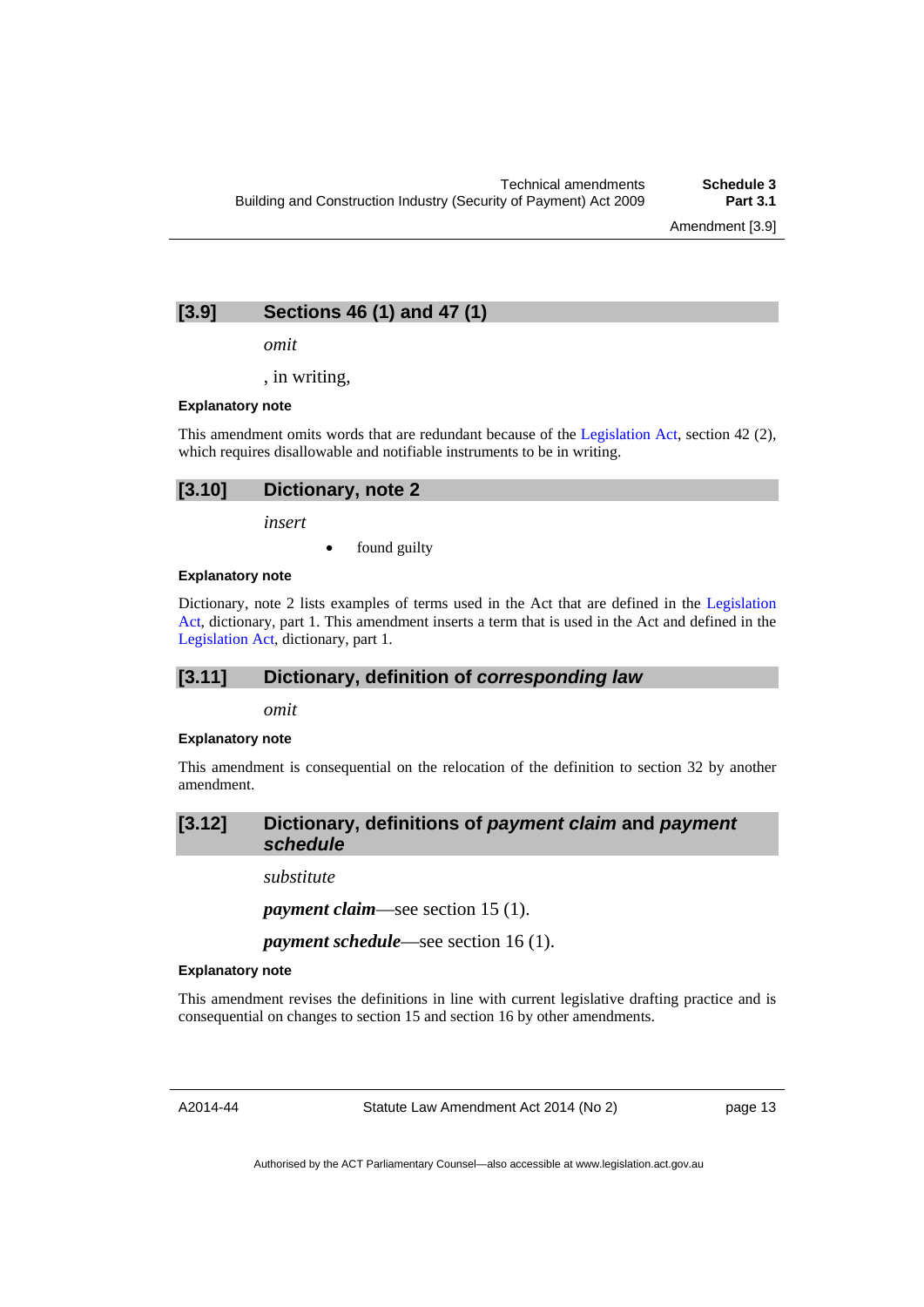**Schedule 3 Technical amendments**<br>**Part 3.2 Duties Act 1999 Part 3.2** Duties Act 1999 Amendment [3.13]

# **[3.13] Dictionary, definition of** *recognised financial institution*

*omit* 

#### **Explanatory note**

This amendment is consequential on the relocation of the definition to section 9 by another amendment.

# **[3.14] Dictionary, definition of** *related goods and services*

*substitute* 

*related goods and services* for construction work—see section 8 (1).

#### **Explanatory note**

This amendment updates the definition in line with current legislative drafting practice.

# <span id="page-15-0"></span>**Part 3.2 Duties Act 1999**

# **[3.15] Dictionary, definition of** *unascertainable*

*omit* 

#### **Explanatory note**

This amendment omits a redundant term.

## **[3.16] Further amendments, new note**

#### *insert*

*Note* A reference to an Act includes a reference to the statutory instruments made or in force under the Act, including regulations (see [Legislation Act,](http://www.legislation.act.gov.au/a/2001-14) s 104).

*in* 

- section 75AA, definition of *home buyer concession scheme*
- section 88
- section 104
- section 115D

page 14 Statute Law Amendment Act 2014 (No 2)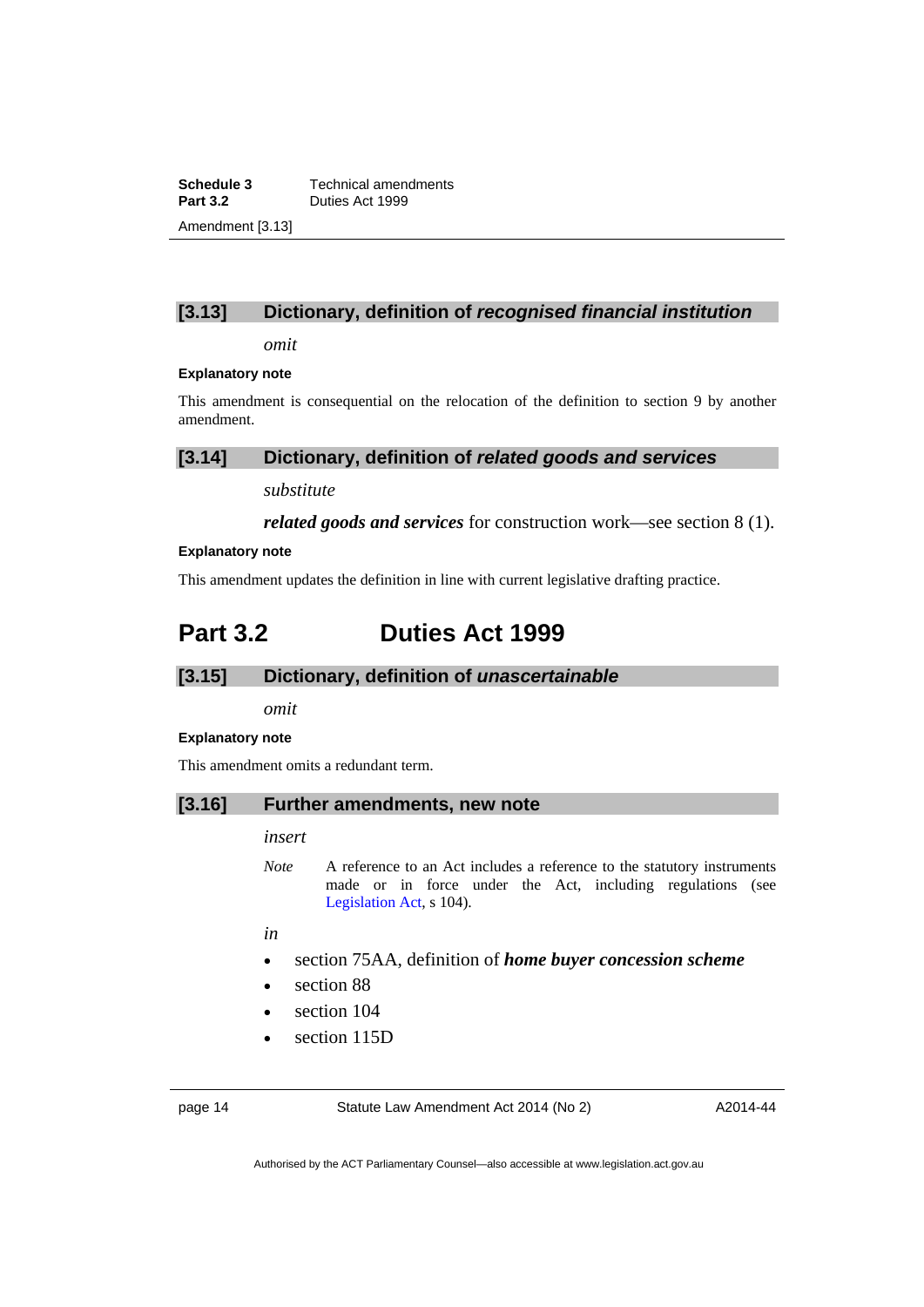- section 191 (1) (c)
- section 246 (3)

#### **Explanatory note**

This amendment inserts a standard note about references to Acts including references to statutory instruments under the Act in line with current legislative drafting practice.

# <span id="page-16-0"></span>**Part 3.3 Electoral Act 1992**

# **[3.17] Sections 105 (10) and 108 (5)**

#### *omit*

*[Legislation Act 2001](http://www.legislation.act.gov.au/a/2001-14)*, section 151 (4) (Reckoning of time)

*substitute* 

[Legislation Act,](http://www.legislation.act.gov.au/a/2001-14) section 151A (2) (Periods of time ending on non-working days)

### **Explanatory note**

This amendment corrects a cross-reference. Section 151 (Reckoning of time) was inserted in the [Legislation Act](http://www.legislation.act.gov.au/a/2001-14) by the *[Legislation Amendment Act 2002](http://www.legislation.act.gov.au/a/2002-11/default.asp)* and applied if a period was provided or allowed for a purpose by an Act or statutory instrument. Section 151 (4), as inserted by that Amendment Act, provided as follows:

(4) If the last day of the period is not a working day, the last day of the period is the first working day after the end of the period.

Section 151 was remade by the *[Statute Law Amendment Act 2005 \(No 2\)](http://www.legislation.act.gov.au/a/2005-62/default.asp)*, amendment 2.14 to provide comprehensively for working out the time for doing something required or allowed to be done under an Act or statutory instrument. Section 151A was inserted to deal with extending the time for something to be done if the day or the last day of the period for the thing to be done is not a working day. Section 151A (2) is fully consistent with former section 151 (4) although the definition of *working day* in section 151A (4) was changed for section 151A to specifically deal with the time for doing something at an office of a public entity where the thing must or may be done. Under the definition of *working day* for section 151A, a working day for doing something at the office of a public entity is a day when the entity's office is open. In any other case, a 'working day' is a day that is not a Saturday, Sunday or a public holiday at the place where the thing must or may be done.

A2014-44

Statute Law Amendment Act 2014 (No 2)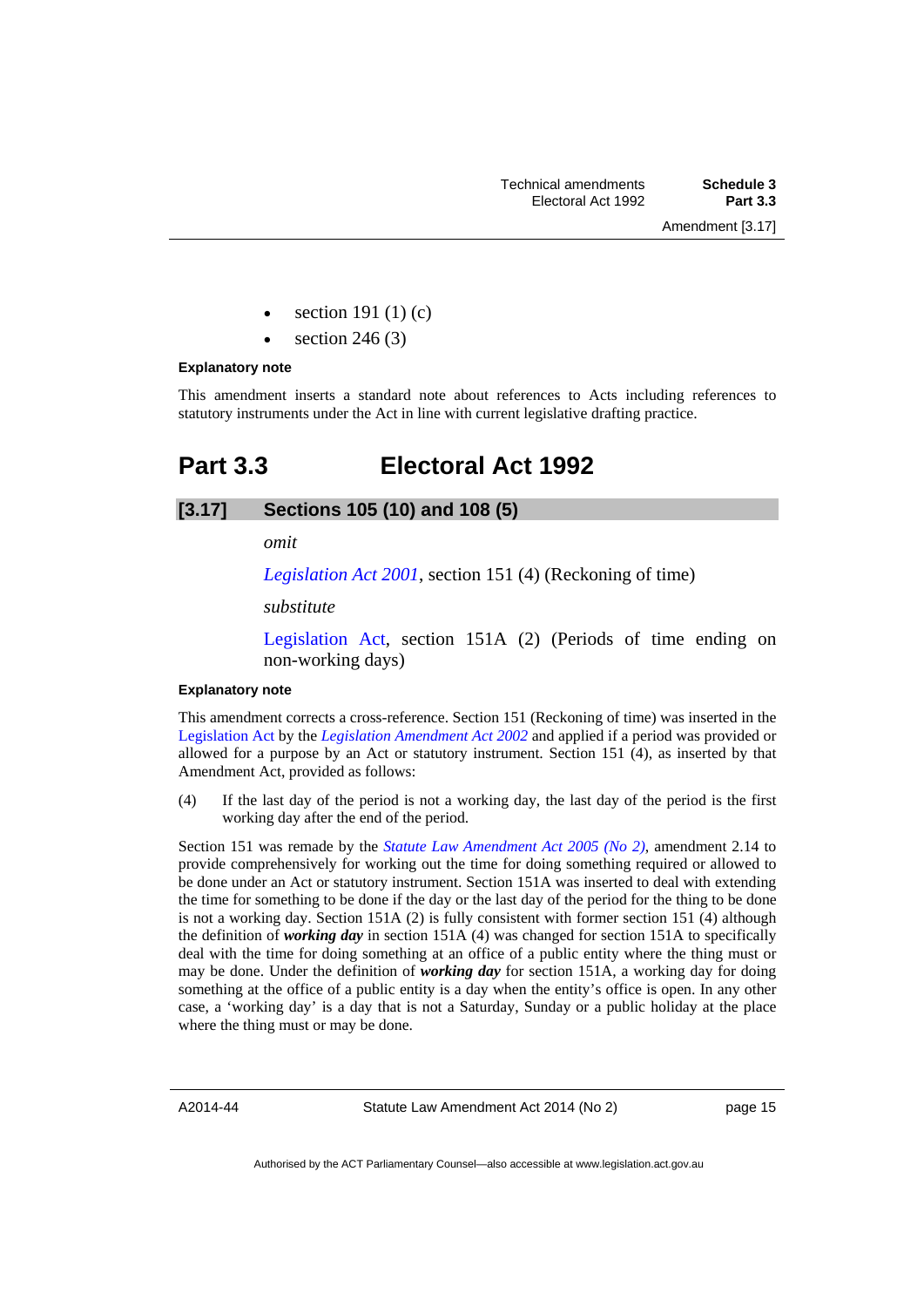# <span id="page-17-0"></span>**Part 3.4 Energy Efficiency (Cost of Living) Improvement Act 2012**

### **[3.18] Section 19 (2), new note**

*insert* 

*Note 3* For how documents may be given, see the [Legislation Act,](http://www.legislation.act.gov.au/a/2001-14) pt 19.5.

#### **Explanatory note**

This amendment inserts a standard note about service of documents.

# **[3.19] Section 25 (3), new note**

*insert* 

*Note 2* A reference to an instrument includes a reference to a provision of an instrument (see [Legislation Act,](http://www.legislation.act.gov.au/a/2001-14) s 14 (2)).

#### **Explanatory note**

This amendment inserts a standard note about the [Legislation Act,](http://www.legislation.act.gov.au/a/2001-14) section 14 (2).

#### **[3.20] Section 28C (1), new note**

*insert* 

*Note 2* For how documents may be given, see the [Legislation Act,](http://www.legislation.act.gov.au/a/2001-14) pt 19.5.

#### **Explanatory note**

This amendment inserts a standard note about service of documents.

# **[3.21] Section 48 (2), new note**

*insert* 

*Note* For how documents may be served, see the [Legislation Act,](http://www.legislation.act.gov.au/a/2001-14) pt 19.5.

#### **Explanatory note**

This amendment inserts a standard note about service of documents.

page 16 Statute Law Amendment Act 2014 (No 2)

A2014-44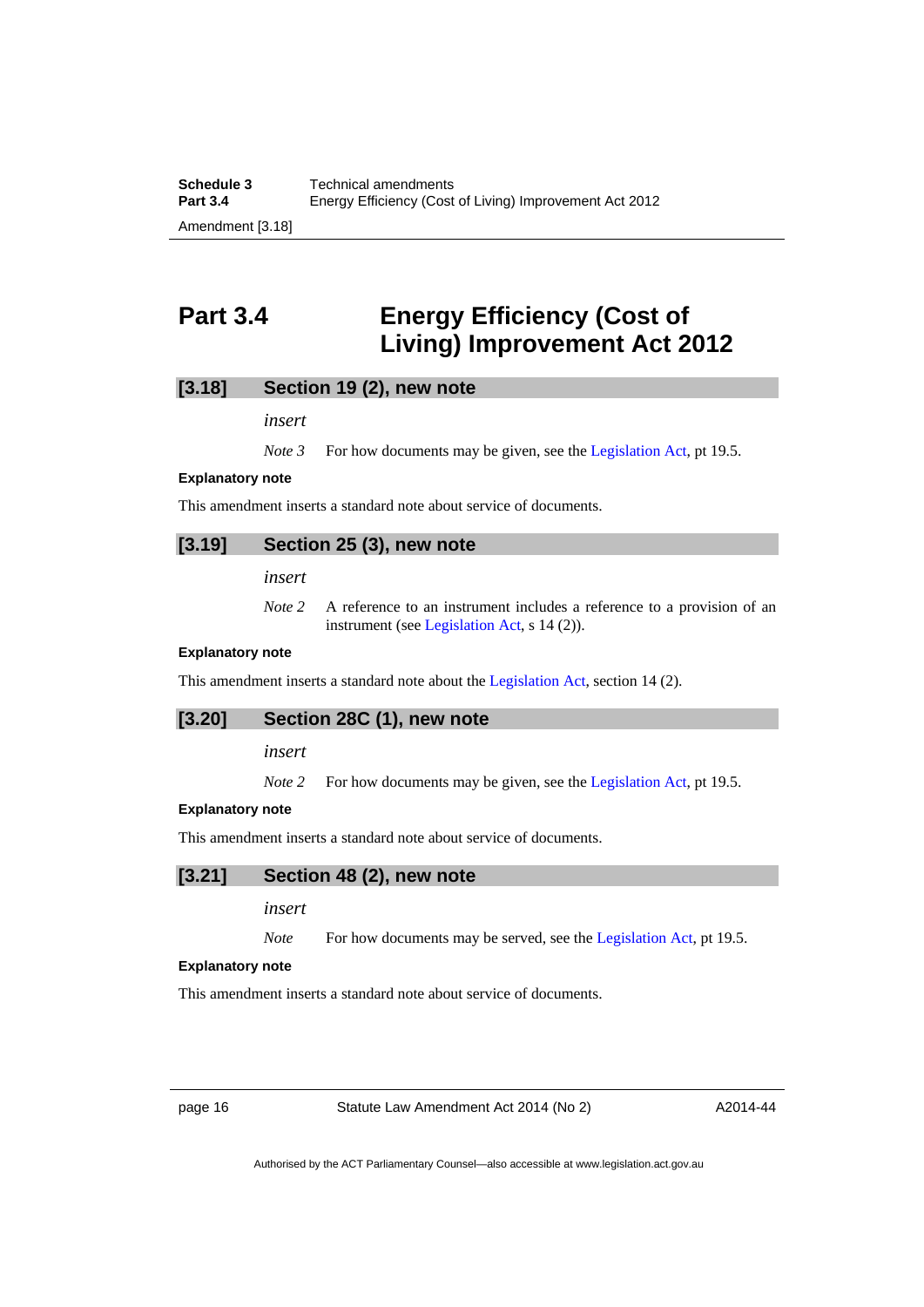# **[3.22] Dictionary, definition of** *information requirement*

*substitute* 

*information requirement*, for division 5.5C (Information requirements)—see section 49J (2).

#### **Explanatory note**

This amendment corrects a cross-reference.

### **[3.23] Dictionary, new definition of** *shortfall penalty*

*insert* 

*shortfall penalty*—see section 22 (1).

#### **Explanatory note**

This amendment inserts a signpost definition for a term defined elsewhere in the Act.

# **[3.24] Further amendments, new note**

#### *insert*

*Note* For how documents may be given, see the [Legislation Act,](http://www.legislation.act.gov.au/a/2001-14) pt 19.5.

*in* 

- $\bullet$  section 17(1)
- $\bullet$  section 20 (7)
- $\bullet$  section 20A (7)
- $\bullet$  section 20B (3)
- $\bullet$  section 21 (6)
- $\bullet$  section 28B (1)
- $\bullet$  section 43 (4)
- $\bullet$  section 47 (2)
- $\bullet$  section 49E (7)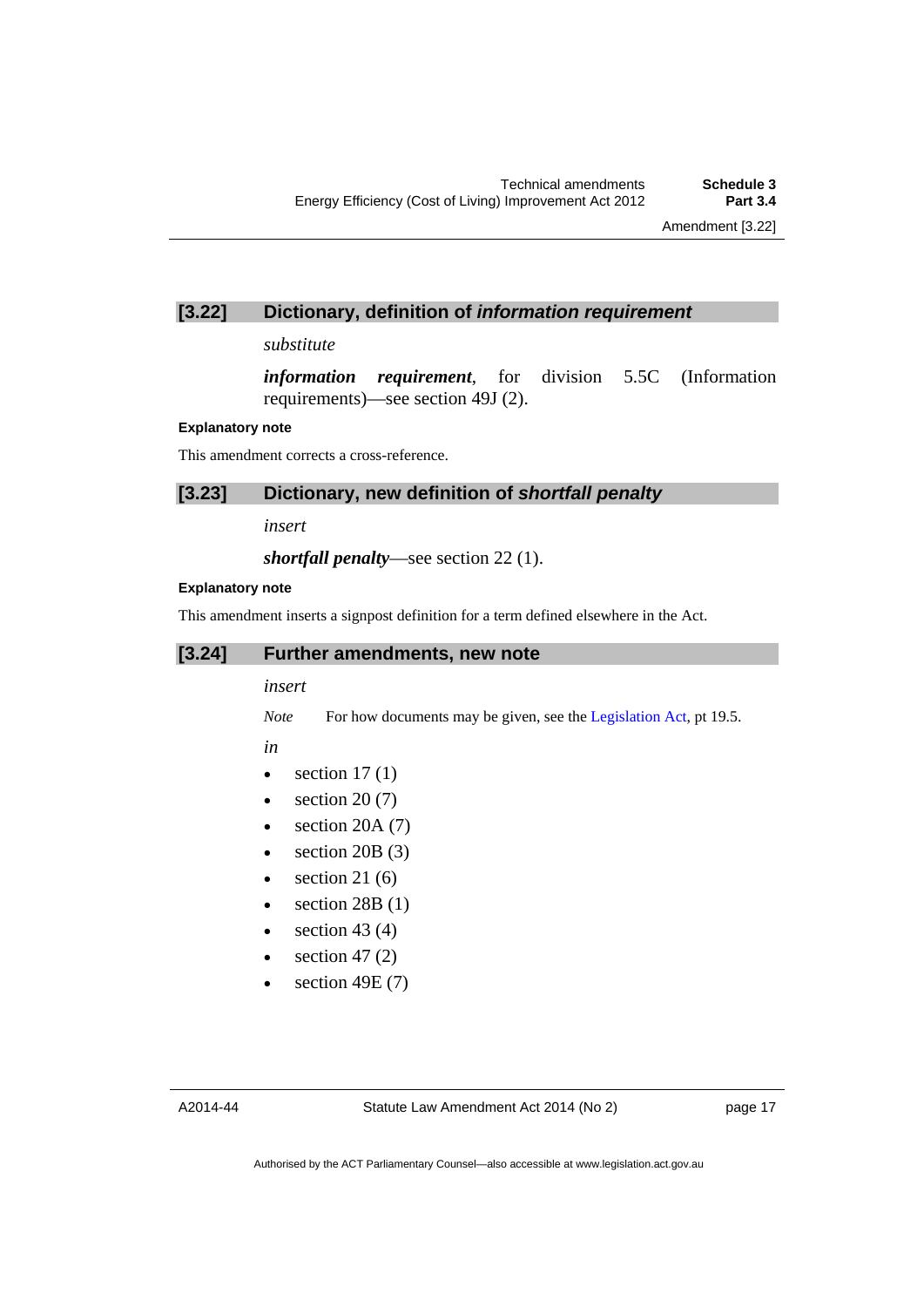**Schedule 3 Technical amendments**<br>**Part 3.5 Government Procureme Part 3.5** Government Procurement Act 2001 Amendment [3.25]

- $\bullet$  section 49F (3)
- $\bullet$  section 49G (6)
- $\bullet$  section 49J (2)

### **Explanatory note**

This amendment inserts a standard note about service of documents.

# <span id="page-19-0"></span>**Part 3.5 Government Procurement Act 2001**

# **[3.25] Section 44, definition of** *relevant date*

*before*  month *insert* 

calendar

#### **Explanatory note**

This amendment updates the definition as a consequence of amendments of the definitions of *calendar month* and *month* in the [Legislation Act,](http://www.legislation.act.gov.au/a/2001-14) dictionary, part 1 by other amendments.

# **[3.26] Section 44, definition of** *relevant date***, note**

*substitute* 

*Note Calendar month*—see the [Legislation Act,](http://www.legislation.act.gov.au/a/2001-14) dictionary, pt 1.

### **Explanatory note**

This amendment remakes the note as a consequence of amendments of the definitions of *calendar month* and *month* in the [Legislation Act,](http://www.legislation.act.gov.au/a/2001-14) dictionary, part 1 by other amendments.

page 18 Statute Law Amendment Act 2014 (No 2)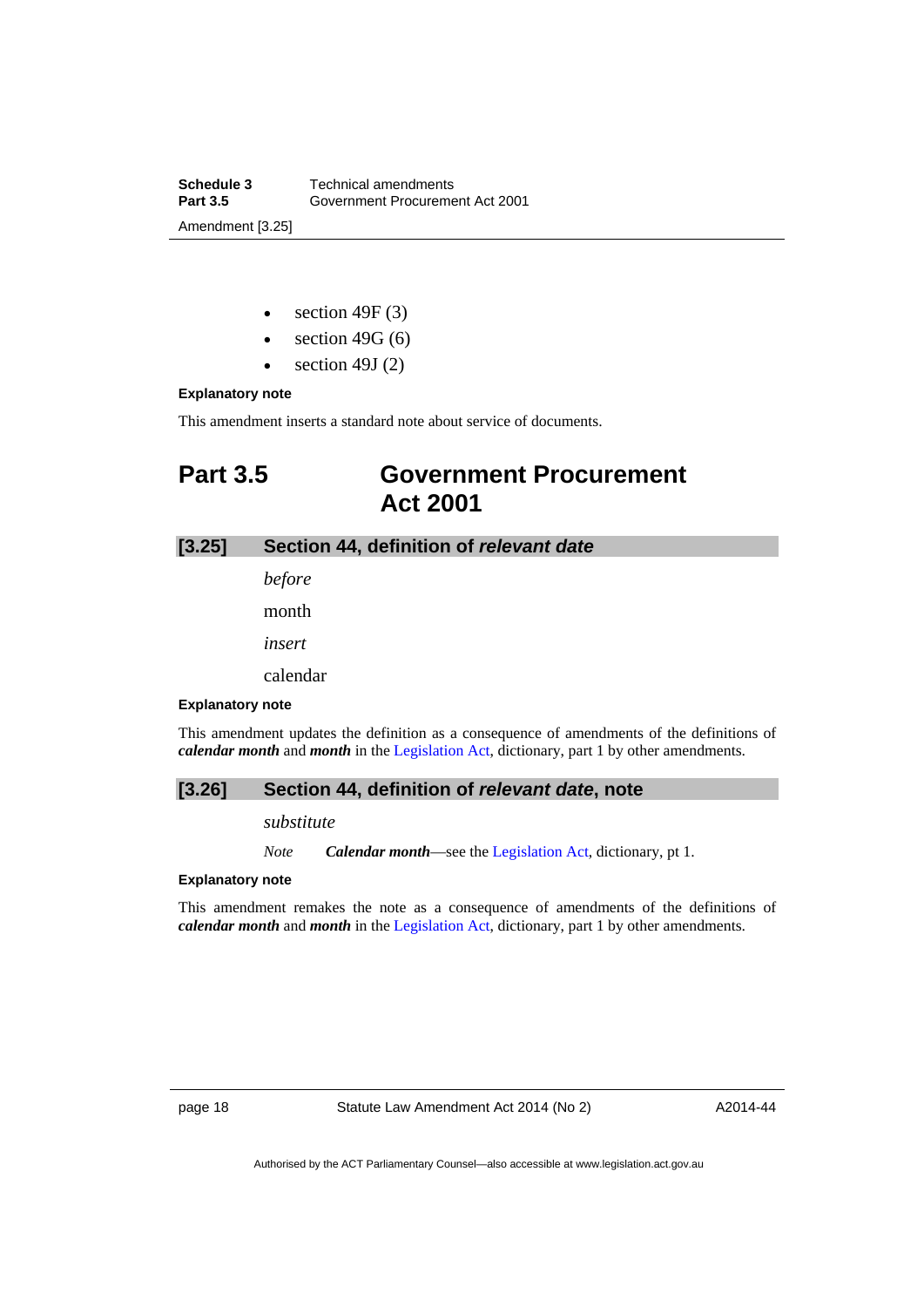# **[3.27] Section 51 (1)**

*omit* 

, in writing,

#### **Explanatory note**

This amendment omits words that are redundant because of the [Legislation Act,](http://www.legislation.act.gov.au/a/2001-14) section 42 (2), which requires notifiable instruments to be in writing.

# <span id="page-20-0"></span>**Part 3.6 Land Rent Act 2008**

## **[3.28] Section 22**

*omit* 

calendar

#### **Explanatory note**

This amendment omits a word as a consequence of the amendments of the definitions of *calendar month* and *month* in the [Legislation Act,](http://www.legislation.act.gov.au/a/2001-14) dictionary, part 1 by other amendments.

# **[3.29] Dictionary, definition of** *lessee*

*omit* 

part 3 (Land rent—discount)

*substitute* 

division 3.1 (Lessees generally)

#### **Explanatory note**

This amendment corrects a cross-reference.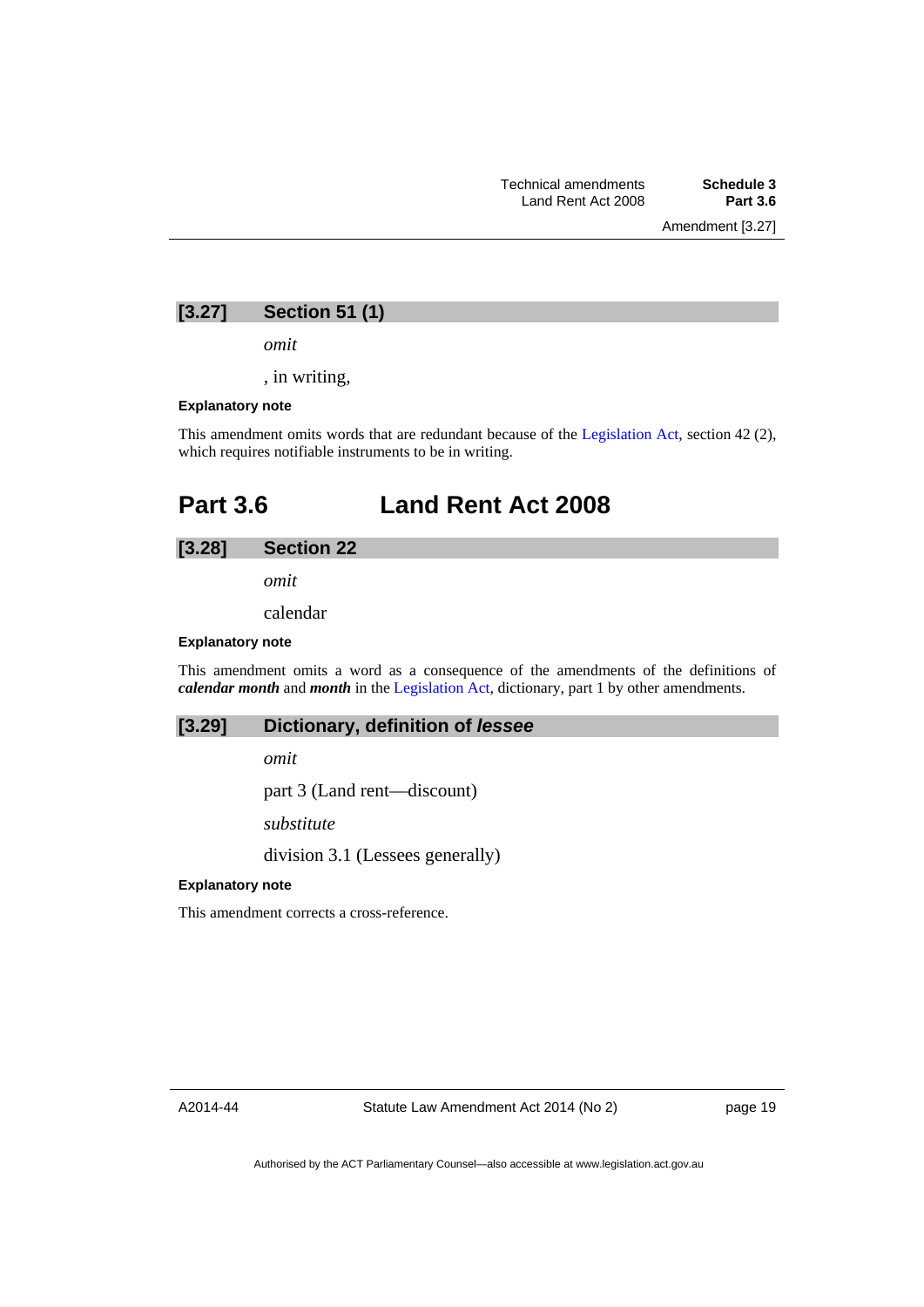**Schedule 3 Technical amendments**<br>**Part 3.7 Land Tax Act 2004 Part 3.7** Land Tax Act 2004 Amendment [3.30]

# <span id="page-21-0"></span>**Part 3.7 Land Tax Act 2004**

# **[3.30] Section 10 (2), new definition of** *rural land*

*before the note, insert* 

*rural land* means—

- (a) rateable land leased for the purpose of primary production only; or
- (b) rateable land leased for the purpose of primary production and other purposes but used mainly for primary production; or
- (c) a parcel of rateable land included in the common property of a community title scheme under the *[Community Title Act 2001](http://www.legislation.act.gov.au/a/2001-58)*, if no parcel of land in the scheme is—
	- (i) residential land; or
	- (ii) leased for a commercial purpose.

#### **Explanatory note**

This amendment relocates from the dictionary a definition of a term that is used only in section 10. The definition is omitted from the dictionary by another amendment.

# **[3.31] New section 17 (7)**

*insert* 

(7) In this section:

*assessment notice*, in relation to land tax, means a notice of assessment under the Taxation Administration Act, section 14 in relation to the land tax.

#### **Explanatory note**

This amendment relocates from the dictionary a definition of a term that is used only in section 17. The definition is omitted from the dictionary by another amendment.

page 20 Statute Law Amendment Act 2014 (No 2)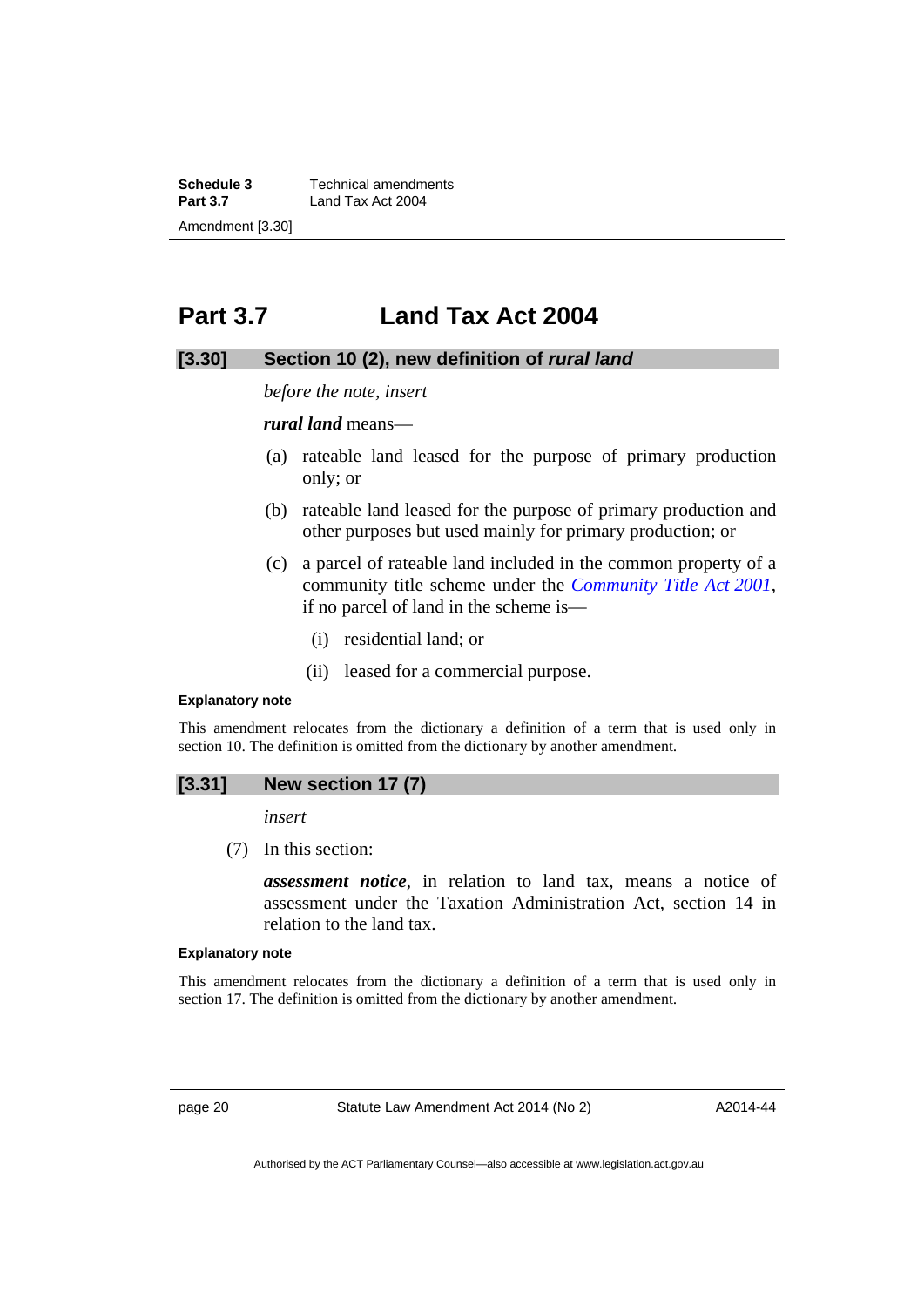Amendment [3.32]

### **[3.32] Sections 19 and 19A**

*omit* 

calendar

#### **Explanatory note**

This amendment omits a word as a consequence of the amendments of the definitions of *calendar month* and *month* in the [Legislation Act,](http://www.legislation.act.gov.au/a/2001-14) dictionary, part 1 by other amendments.

| $[3.33]$ Section 34 (1) |
|-------------------------|
| omit                    |

, in writing,

## **Explanatory note**

This amendment omits words that are redundant because of the [Legislation Act,](http://www.legislation.act.gov.au/a/2001-14) section 42 (2), which requires notifiable instruments to be in writing.

### **[3.34] Section 43 (1)**

*omit* 

, in writing,

#### **Explanatory note**

This amendment omits words that are redundant because of the [Legislation Act,](http://www.legislation.act.gov.au/a/2001-14) section 42 (2), which requires disallowable instruments to be in writing.

# **[3.35] Dictionary, note 2**

*omit* 

calendar month

#### **Explanatory note**

Dictionary, note 2 lists examples of terms used in the Act that are defined in the [Legislation](http://www.legislation.act.gov.au/a/2001-14)  [Act,](http://www.legislation.act.gov.au/a/2001-14) dictionary, part 1. This amendment omits a term that is no longer used in the Act as a consequence of another amendment.

A2014-44

Statute Law Amendment Act 2014 (No 2)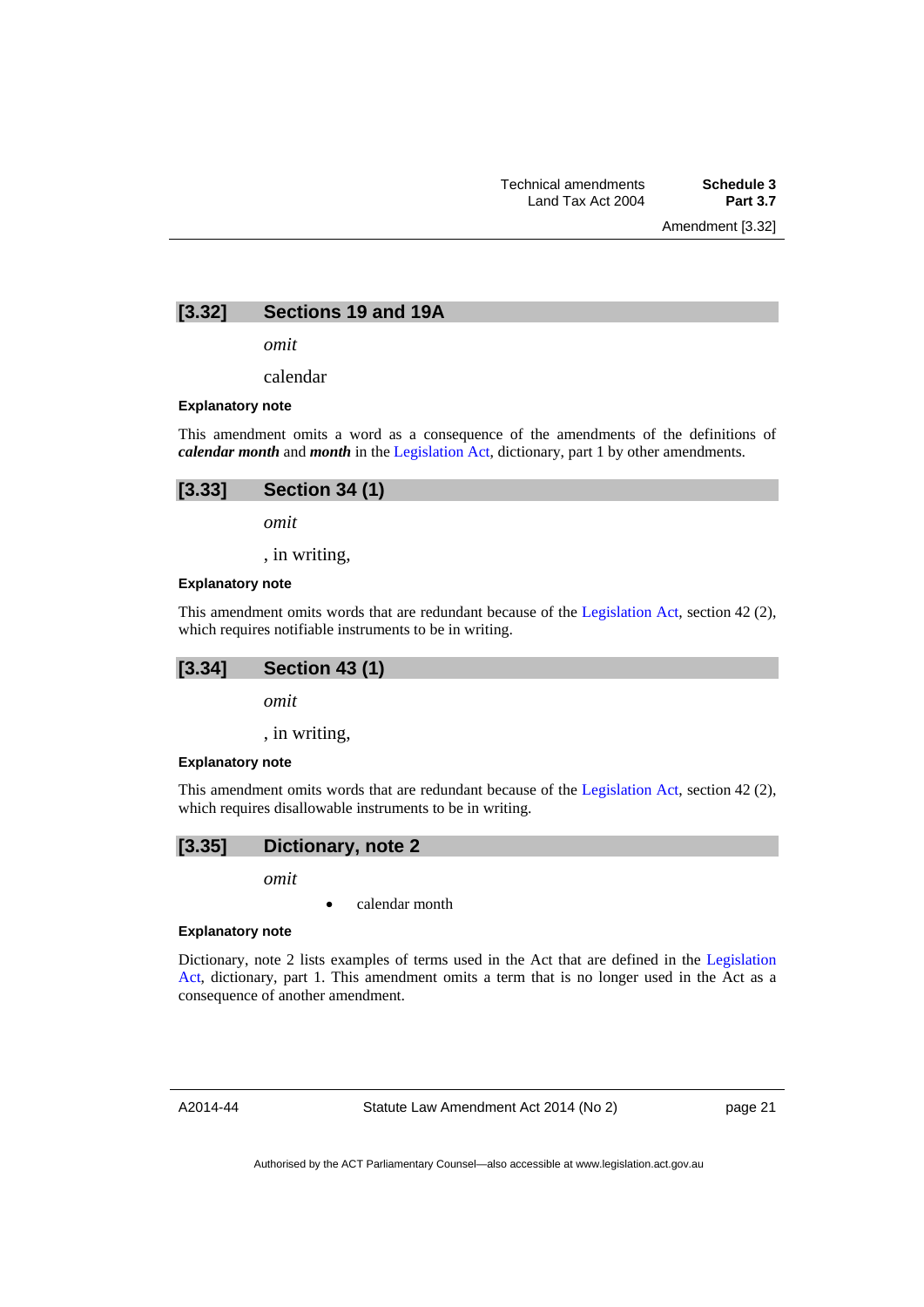**Schedule 3 Technical amendments**<br>**Part 3.8 Radiation Protection Ac Radiation Protection Act 2006** Amendment [3.36]

# **[3.36] Dictionary, definition of** *assessment notice*

*omit* 

#### **Explanatory note**

This amendment is consequential on the relocation of the definition to section 17 by another amendment.

# **[3.37] Dictionary, definition of** *rural land*

*omit* 

#### **Explanatory note**

This amendment is consequential on the relocation of the definition to section 10 by another amendment.

# <span id="page-23-0"></span>**Part 3.8 Radiation Protection Act 2006**

### **[3.38] Section 36 (1), new note**

*insert* 

*Note* For how documents may be given, see the [Legislation Act,](http://www.legislation.act.gov.au/a/2001-14) pt 19.5.

#### **Explanatory note**

This amendment inserts a standard note about service of documents.

### **[3.39] Section 37 (2), new note**

*insert* 

*Note 2* For how documents may be given, see the [Legislation Act,](http://www.legislation.act.gov.au/a/2001-14) pt 19.5.

#### **Explanatory note**

This amendment inserts a standard note about service of documents.

page 22 Statute Law Amendment Act 2014 (No 2)

A2014-44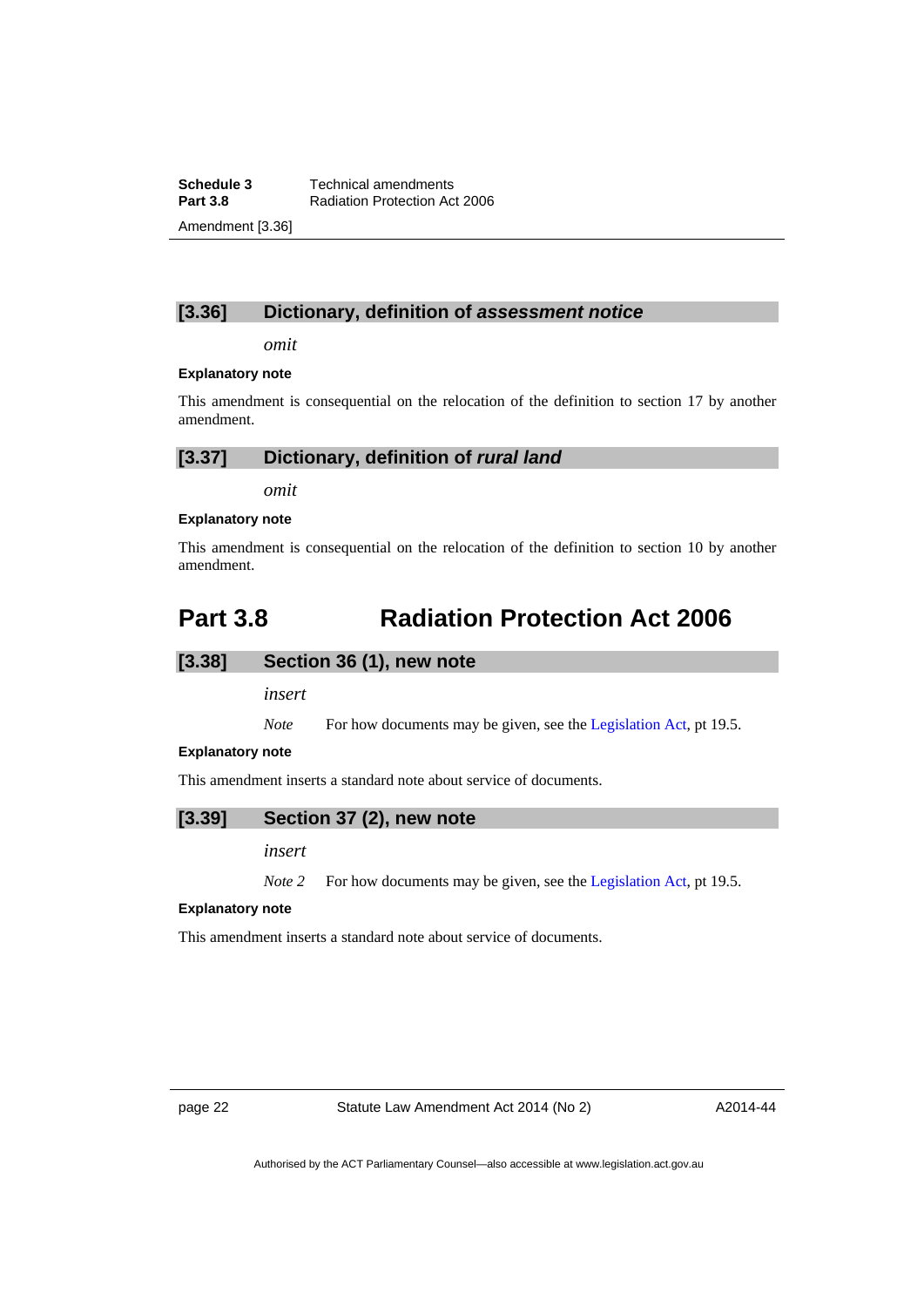Amendment [3.40]

**[3.40] Sections 43 (2), 45 (2) and 47 (2)** 

*omit* 

all or any

*substitute* 

1 or more

### **Explanatory note**

This amendment updates language in line with current legislative drafting practice.

| [3.41]                  | <b>Section 70 (1)</b> |
|-------------------------|-----------------------|
|                         | omit                  |
|                         | to be                 |
|                         | substitute            |
|                         | as                    |
| <b>Explanatory note</b> |                       |
| ___                     | .<br>.                |

This amendment updates language in line with current legislative drafting practice.

| [3.42]                  | <b>Section 89</b> |  |
|-------------------------|-------------------|--|
|                         | omit              |  |
|                         | to be             |  |
|                         | substitute        |  |
|                         | <b>as</b>         |  |
| <b>Explanatory note</b> |                   |  |

This amendment updates language in line with current legislative drafting practice.

A2014-44

Statute Law Amendment Act 2014 (No 2)

page 23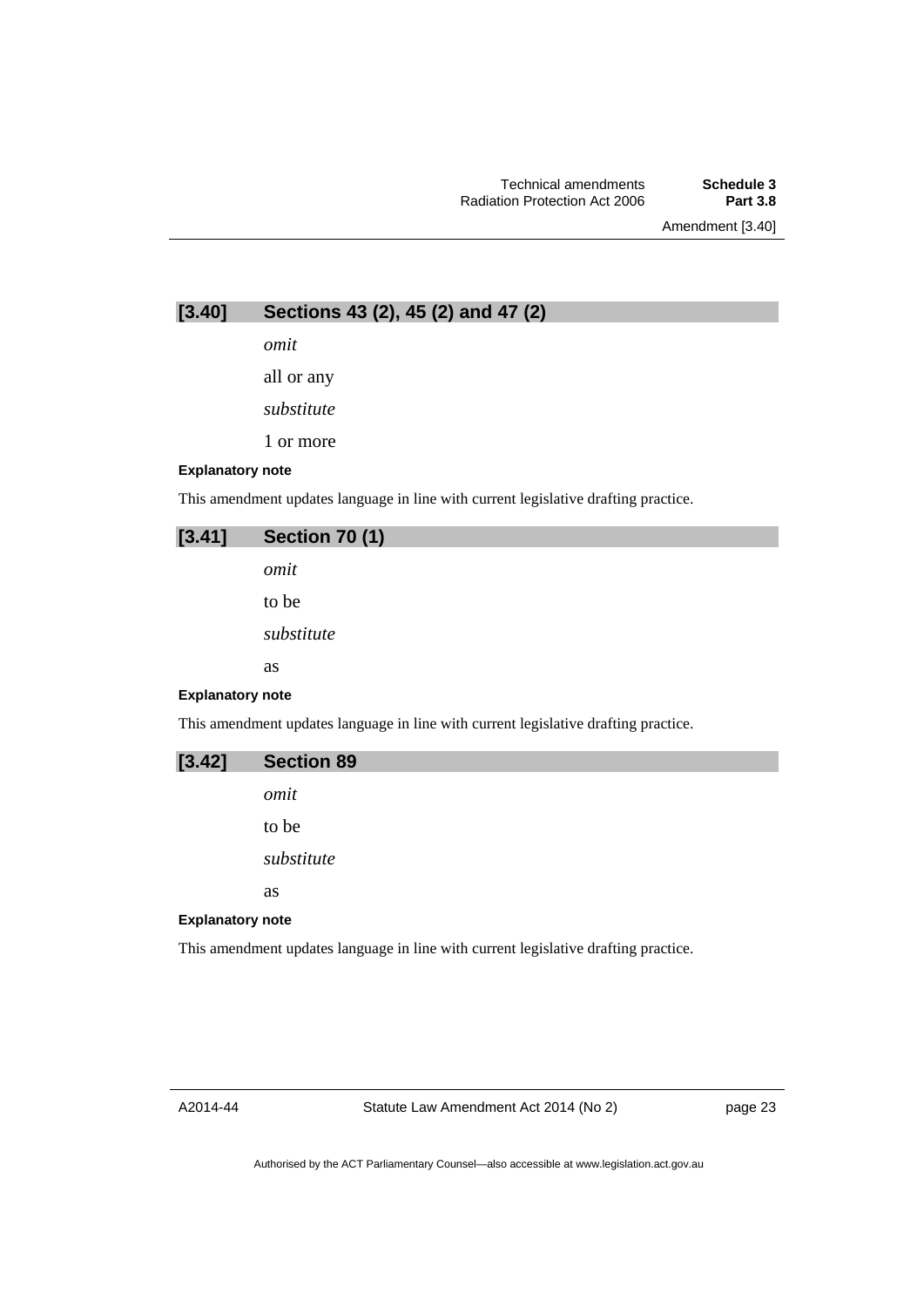**Schedule 3 Technical amendments**<br>**Part 3.8 Radiation Protection Ac Radiation Protection Act 2006** Amendment [3.43]

# **[3.43] Section 102 (4), new note**

*insert* 

*Note* For how documents may be given, see the [Legislation Act,](http://www.legislation.act.gov.au/a/2001-14) pt 19.5.

#### **Explanatory note**

This amendment inserts a standard note about service of documents.



*insert* 

*Note 3* A reference to an instrument includes a reference to a provision of an instrument (see [Legislation Act,](http://www.legislation.act.gov.au/a/2001-14) s 14 (2)).

#### **Explanatory note**

This amendment inserts a standard note about the [Legislation Act,](http://www.legislation.act.gov.au/a/2001-14) section 14 (2).

# **[3.45] Section 117 (2)**

*omit* 

written

#### **Explanatory note**

This amendment omits a redundant word because of the [Legislation Act,](http://www.legislation.act.gov.au/a/2001-14) section 42 (2), which requires notifiable instruments to be in writing.

### **[3.46] Section 122 (2), new note**

*insert* 

*Note 3* A reference to an instrument includes a reference to a provision of an instrument (see [Legislation Act,](http://www.legislation.act.gov.au/a/2001-14) s 14 (2)).

#### **Explanatory note**

This amendment inserts a standard note about the [Legislation Act,](http://www.legislation.act.gov.au/a/2001-14) section 14 (2).

page 24 Statute Law Amendment Act 2014 (No 2)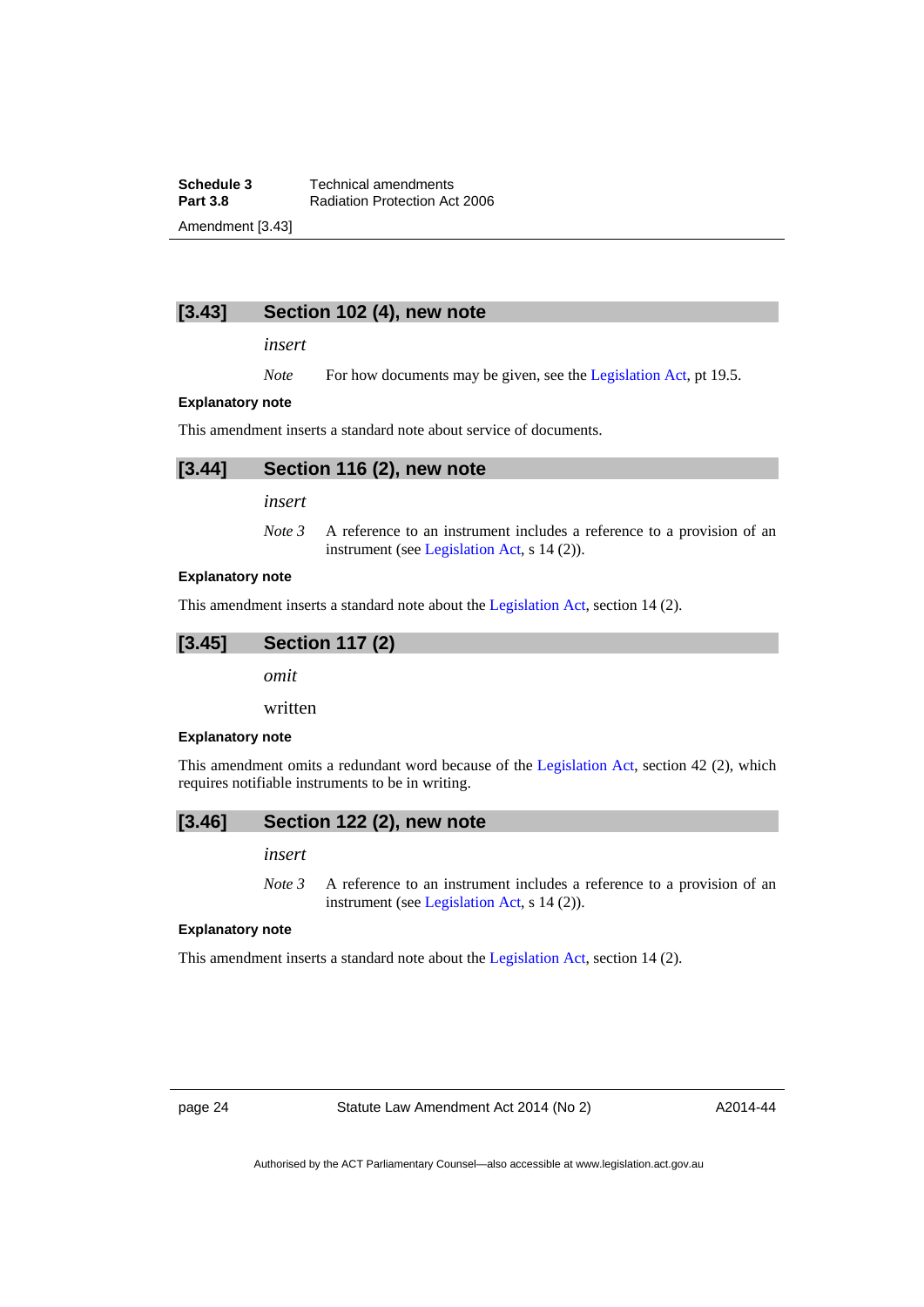Amendment [3.47]

# **[3.47] Dictionary, note 2**

*insert* 

• found guilty

#### **Explanatory note**

Dictionary, note 2 lists examples of terms used in the Act that are defined in the [Legislation Act,](http://www.legislation.act.gov.au/a/2001-14) dictionary, part 1. This amendment inserts a new term used in the Act and defined in the [Legislation Act](http://www.legislation.act.gov.au/a/2001-14), dictionary, part 1.

# **[3.48] Dictionary, definition of** *analysis*

*omit* 

#### **Explanatory note**

This amendment omits the definition of *analysis*, as it is no longer used in the Act.

# **[3.49] Dictionary, definition of** *incorporated document***, paragraph (b)**

*omit* 

(or a provision of an instrument)

#### **Explanatory note**

This amendment omits words that are redundant because of the [Legislation Act](http://www.legislation.act.gov.au/a/2001-14), section 14 (2), which provides that a reference to an instrument includes a reference to a provision of an instrument.

# **[3.50] Dictionary, definition of** *incorporated document notice*

*omit* 

#### **Explanatory note**

This amendment omits the definition of *incorporated document notice*, as it is used only in section 117.

A2014-44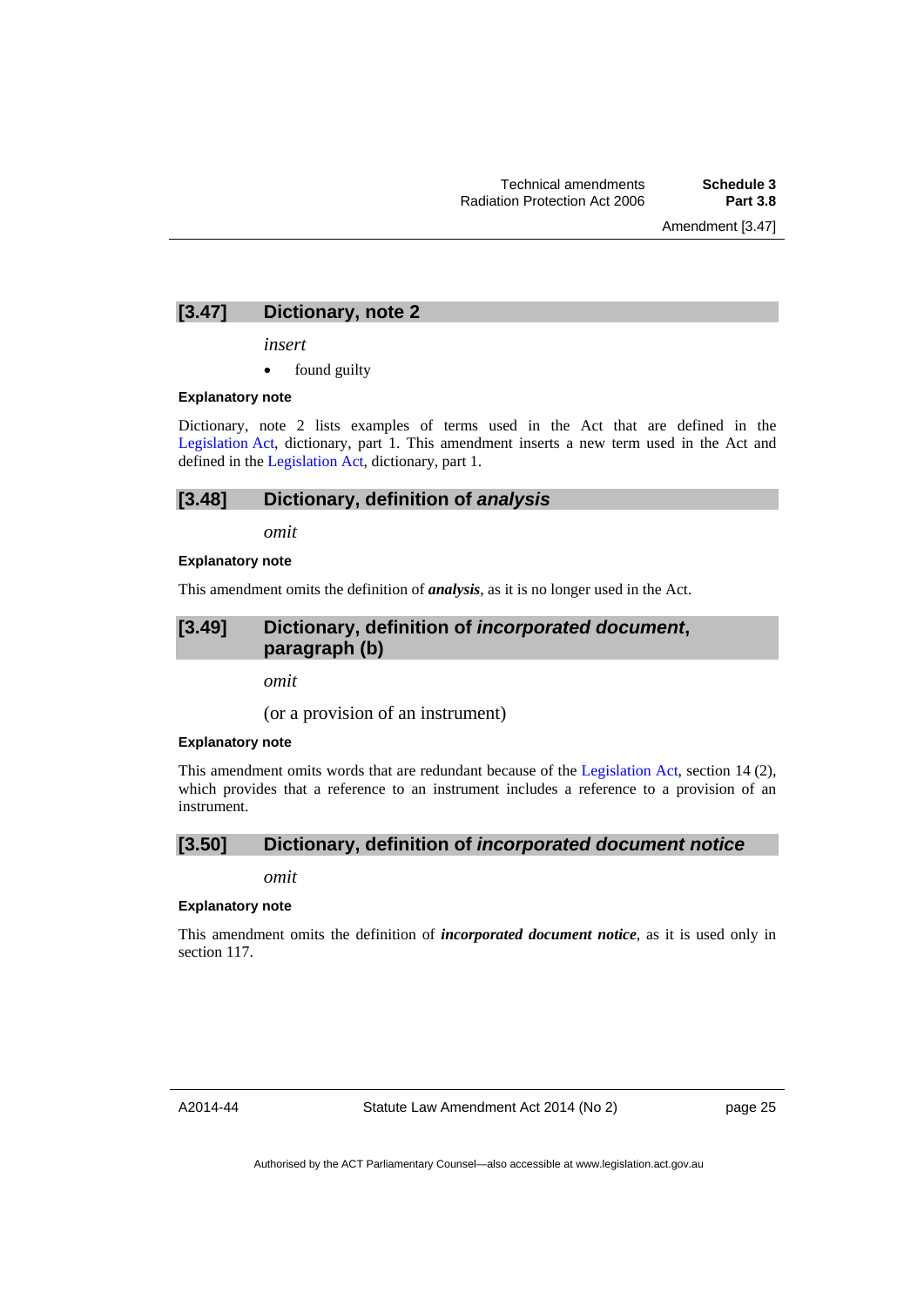**Schedule 3 Technical amendments**<br>**Part 3.9 Rates Act 2004 Part 3.9** Rates Act 2004 Amendment [3.51]

# **[3.51] Dictionary, definition of** *incorporated document***, new note**

*insert* 

*Note* 2 A reference to an instrument includes a reference to a provision of an instrument (see [Legislation Act,](http://www.legislation.act.gov.au/a/2001-14) s 14 (2)).

### **Explanatory note**

This amendment inserts a note to assist legislation users and is consequential on another amendment.

# <span id="page-27-0"></span>**Part 3.9 Rates Act 2004**

# **[3.52] Section 21**

*omit* 

calendar

#### **Explanatory note**

This amendment omits a word as a consequence of the amendments of the definitions of *calendar month* and *month* in the [Legislation Act,](http://www.legislation.act.gov.au/a/2001-14) dictionary, part 1 by other amendments.

*omit* 

calendar month

#### **Explanatory note**

Dictionary, note 2 lists examples of terms used in the Act that are defined in the [Legislation](http://www.legislation.act.gov.au/a/2001-14)  [Act,](http://www.legislation.act.gov.au/a/2001-14) dictionary, part 1. This amendment omits a term that is no longer used in the Act as a consequence of another amendment.

page 26 Statute Law Amendment Act 2014 (No 2)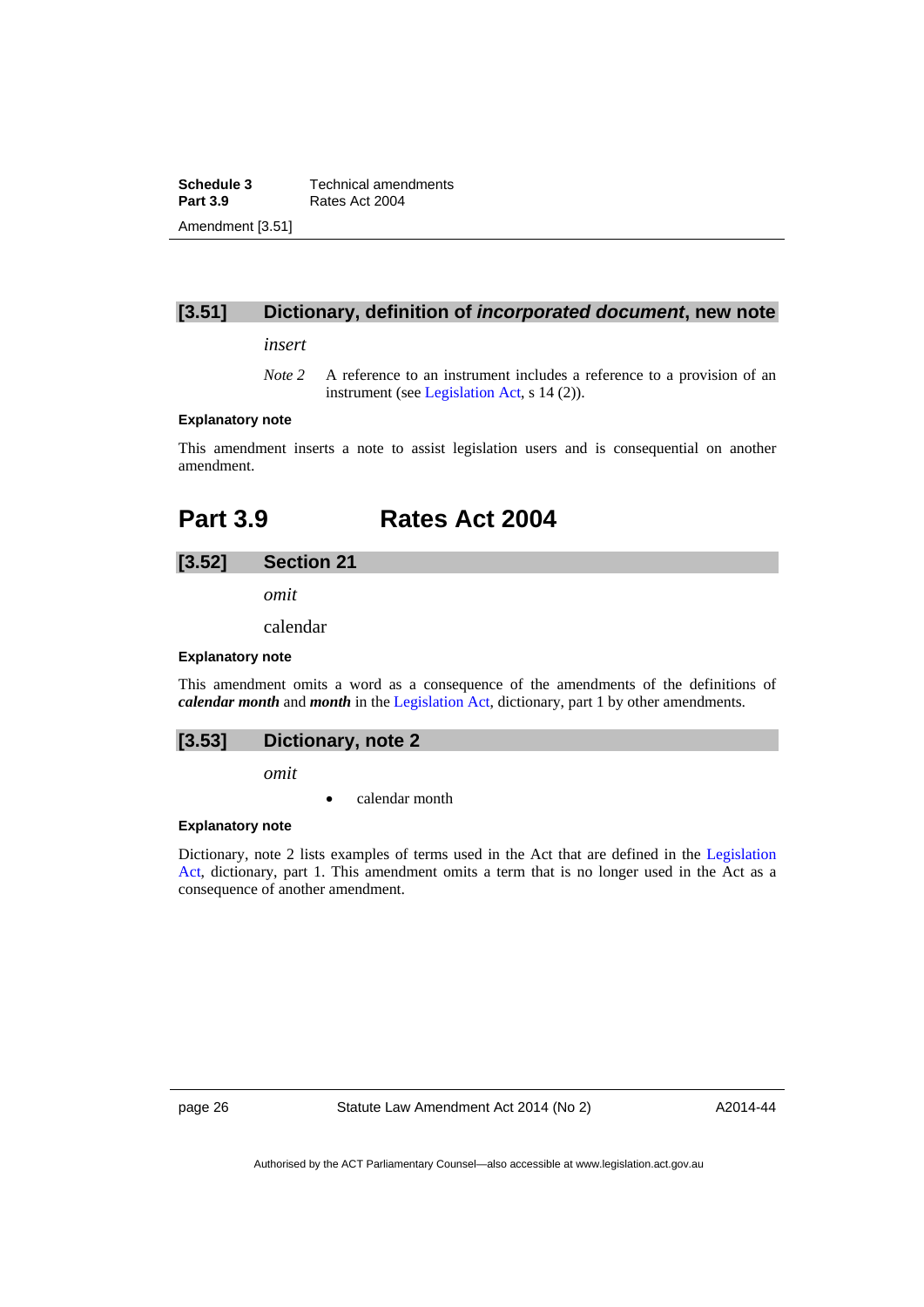Amendment [3.54]

# <span id="page-28-0"></span>**Part 3.10 Road Transport (Driver Licensing) Regulation 2000**

# **[3.54] Section 2, note 1**

#### *substitute*

*Note 1* The dictionary at the end of this regulation defines certain terms used in this regulation, and includes references (*signpost definitions*) to other terms defined elsewhere.

> For example, the signpost definition '*infringement notice*—see the *[Road Transport \(General\) Act 1999](http://www.legislation.act.gov.au/a/1999-77)*, dictionary.' means that the term 'infringement notice' is defined in that dictionary and the definition applies to this regulation.

#### **Explanatory note**

This amendment updates the note because of a redundant signpost definition.

# **[3.55] Section 73K, definition of** *drug-related disqualifying offence***, paragraph (e)**

*omit* 

#### **Explanatory note**

This amendment omits a redundant provision.

# **[3.56] Sections 124 (3), 127 (3), 130 (2) and 132 (2), new note**

*insert* 

*Note* For how documents may be served, see the [Legislation Act,](http://www.legislation.act.gov.au/a/2001-14) pt 19.5.

#### **Explanatory note**

This amendment inserts a standard note about service of documents.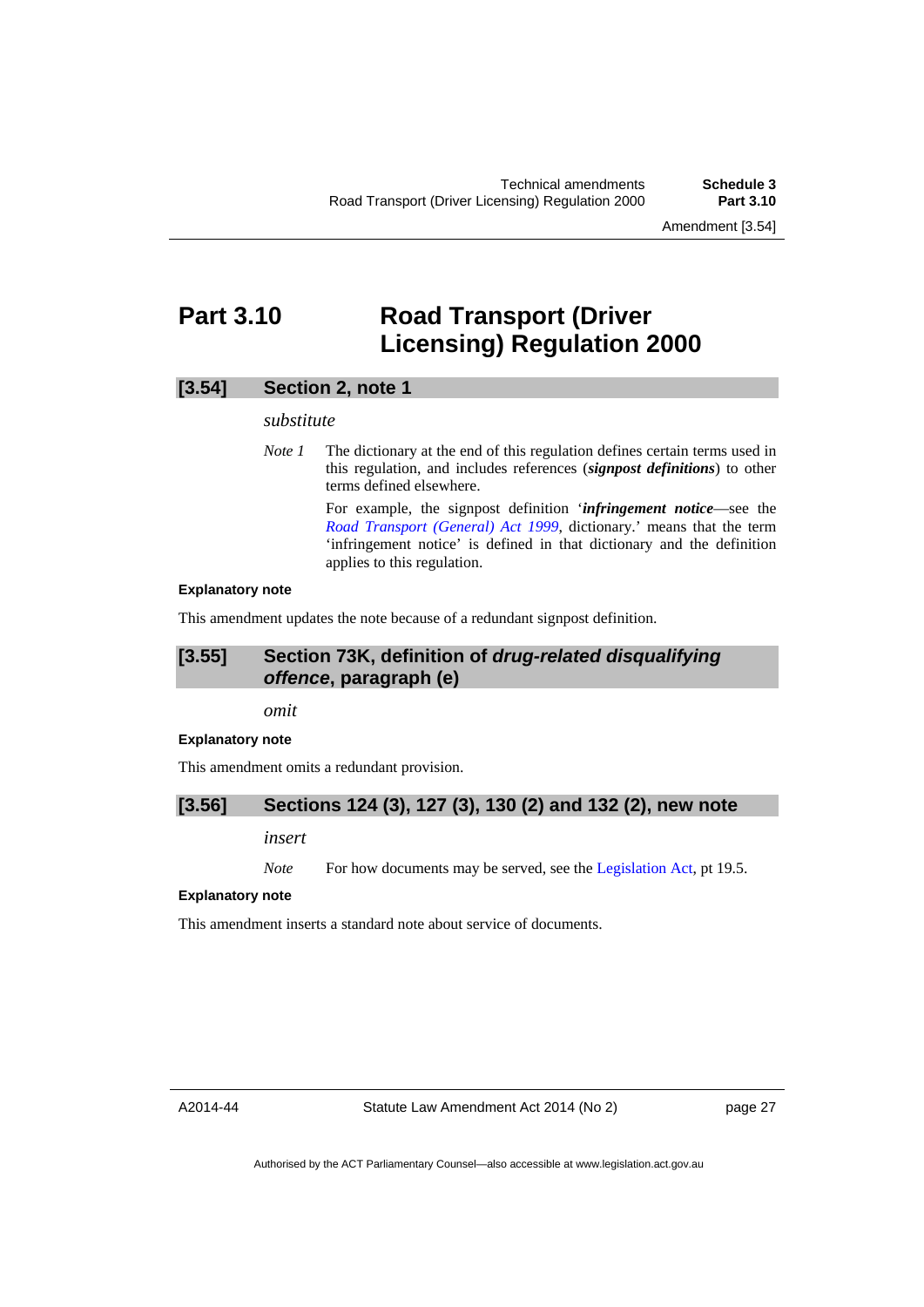# **[3.57] Further amendments, new note**

### *insert*

*Note* For how documents may be given, see the [Legislation Act,](http://www.legislation.act.gov.au/a/2001-14) pt 19.5.

*in* 

- $\bullet$  section 55 (4)
- $\bullet$  section 69 (6)
- $\bullet$  section 73G (2)
- $\bullet$  section 73P (2)
- $\bullet$  section 73ZA (1)
- $\bullet$  section 73ZG (3)
- $\bullet$  section 73ZK (2)
- $\bullet$  section 76 (1)
- $\bullet$  section 78 (2)
- section 79
- $\bullet$  section 81 (3)
- $\bullet$  section 85 (2)
- $\bullet$  section 88 (1)
- $\bullet$  section 88AA (2)
- $\bullet$  section 89 (2)
- $\bullet$  section 103 (1)
- $\bullet$  section 120 (1)
- section 121 (1)
- section 136

#### **Explanatory note**

This amendment inserts a standard note about service of documents.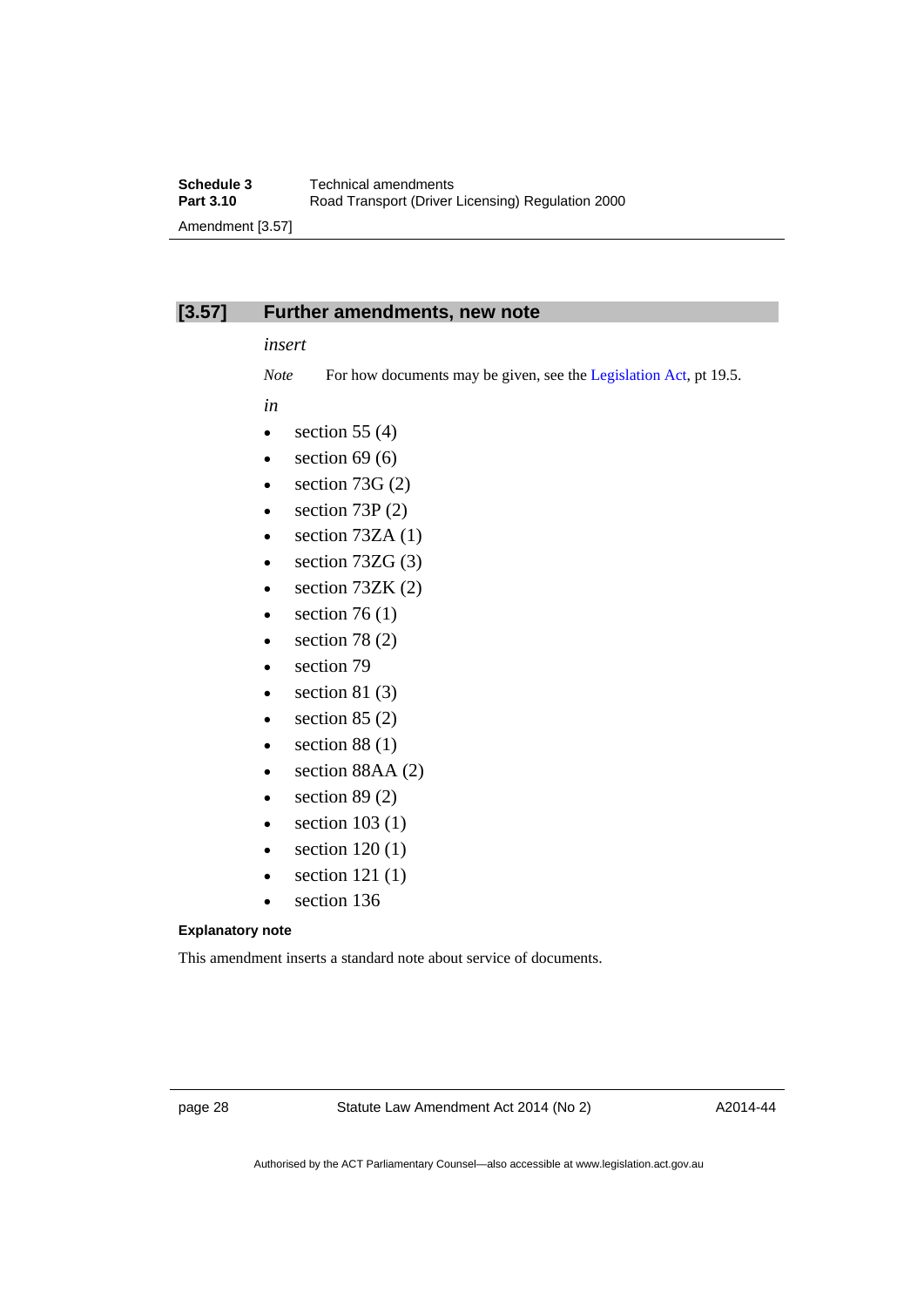# **[3.58] Further amendments, new note**

*insert* 

*Note 2* For how documents may be given, see the [Legislation Act,](http://www.legislation.act.gov.au/a/2001-14) pt 19.5.

*in* 

- $\bullet$  section 56 (2)
- $\bullet$  section 73C (3)
- $\bullet$  section 73D (3)
- $\bullet$  section 73E (2)
- $\bullet$  section 73F (2)
- $\bullet$  section 73L (3)
- $\bullet$  section 73M (3)
- $\bullet$  section 73N (2)
- $\bullet$  section 730 (2)
- $\bullet$  section 73ZE (3)
- $\bullet$  section 73ZM (2)
- $\bullet$  section 73ZZB (1)
- $\bullet$  section 80 (1)
- $\bullet$  section 105 (1)

# **Explanatory note**

This amendment inserts a standard note about service of documents.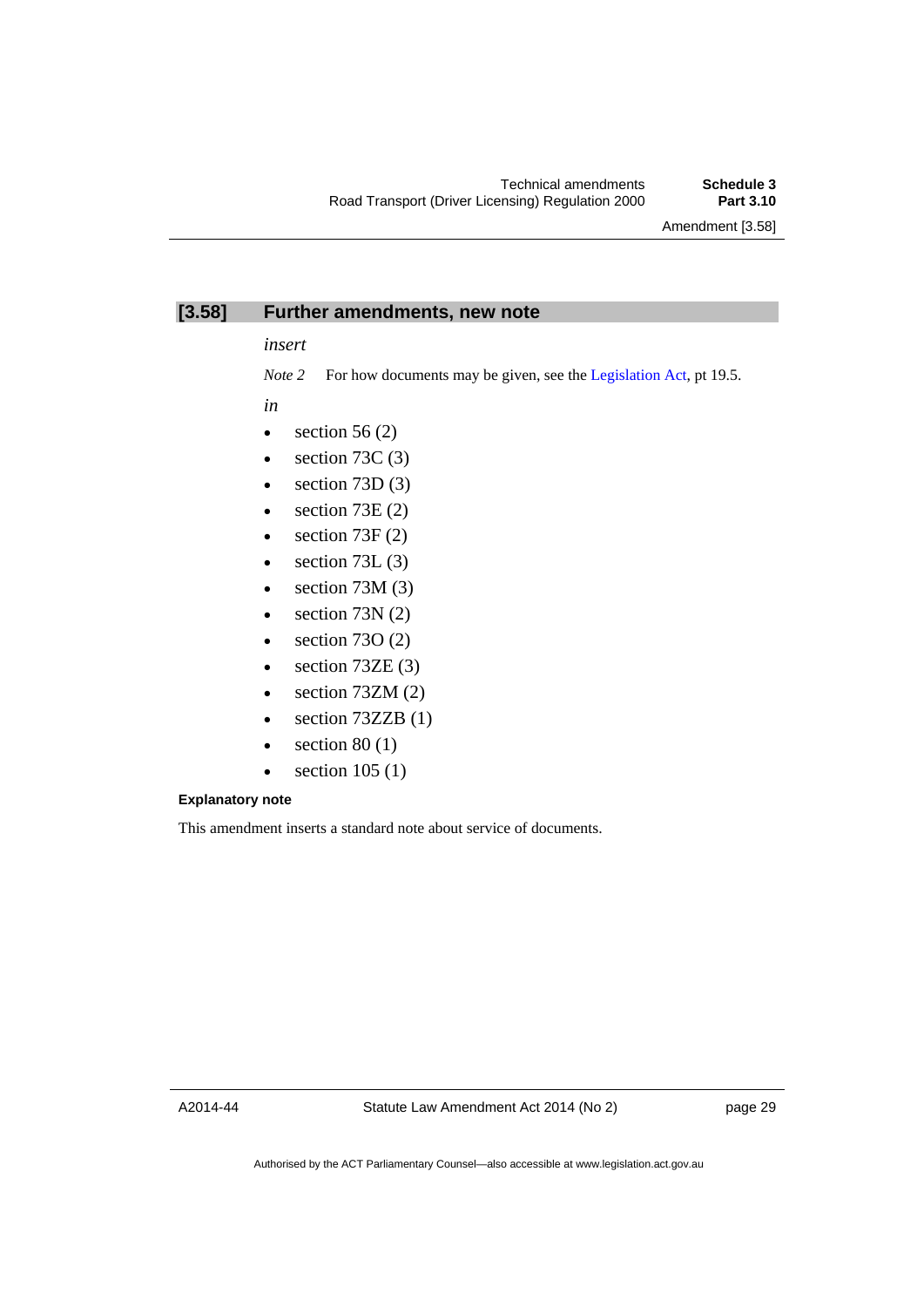**Schedule 3 Technical amendments**<br>**Part 3.11 Totalisator Act 2014 Part 3.11** Totalisator Act 2014 Amendment [3.59]

# <span id="page-31-0"></span>**Part 3.11 Totalisator Act 2014**

# **[3.59] Section 29 (1), note**

#### *substitute*

- *Note 1* An executive officer who fails to comply with a requirement under this subsection is no longer an *eligible person* (see s 25 (1) (a) (vii)).
- *Note 2* The *[Statutory Declarations Act 1959](http://www.comlaw.gov.au/Series/C2004A07365)* (Cwlth) applies to the making of statutory declarations under ACT laws.
- *Note 3* It is an offence to make a false or misleading statement, give false or misleading information or produce a false or misleading document (see [Criminal Code](http://www.legislation.act.gov.au/a/2002-51), pt 3.4).
- *Note 4* For how documents may be given, see the [Legislation Act,](http://www.legislation.act.gov.au/a/2001-14) pt 19.5.

### **Explanatory note**

This amendment corrects a cross-reference in note 1 and inserts 3 standard notes about statutory declarations and service of documents.

### **[3.60] Section 66, new note**

*insert* 

*Note 3* For how documents may be given, see the [Legislation Act,](http://www.legislation.act.gov.au/a/2001-14) pt 19.5.

#### **Explanatory note**

This amendment inserts a standard note about service of documents.

# **[3.61] Dictionary, note 2**

*insert* 

found guilty

#### **Explanatory note**

Dictionary, note 2 lists examples of terms used in the Act that are defined in the [Legislation](http://www.legislation.act.gov.au/a/2001-14)  [Act,](http://www.legislation.act.gov.au/a/2001-14) dictionary, part 1. This amendment inserts a new term used in the Act and defined in the [Legislation Act,](http://www.legislation.act.gov.au/a/2001-14) dictionary, part 1.

page 30 Statute Law Amendment Act 2014 (No 2)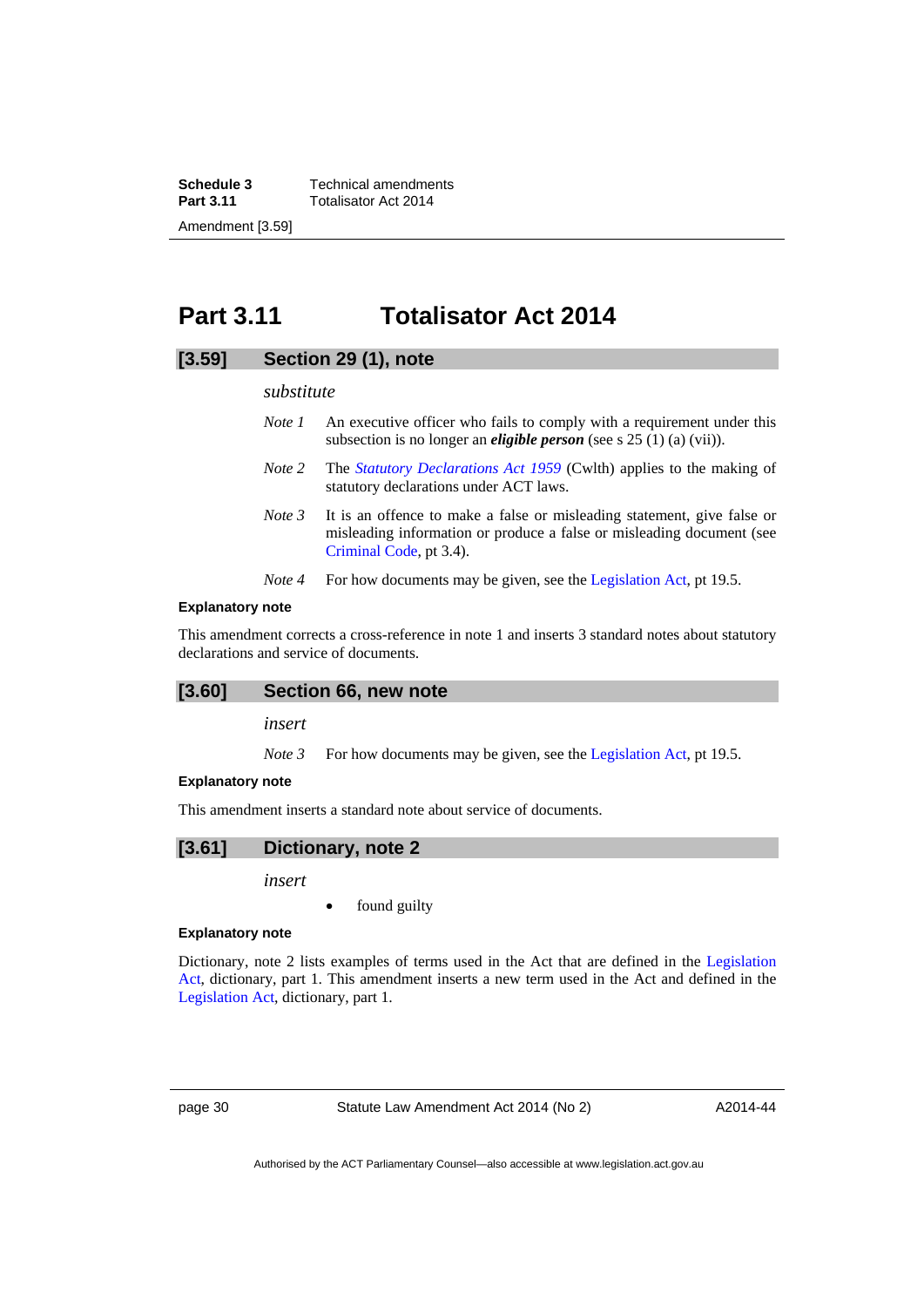Amendment [3.62]

**[3.62] Dictionary, definition of** *betting* 

*omit* 

moneys

*substitute* 

money

#### **Explanatory note**

This amendment updates language in line with current legislative drafting practice.

# **[3.63] Dictionary, definition of** *licensee*

*omit* 

#### **Explanatory note**

The [Legislation Act,](http://www.legislation.act.gov.au/a/2001-14) section 157 provides that if an Act defines a term, other parts of speech and grammatical forms of the term have corresponding meanings. The term *licence* is defined in the dictionary. This amendment omits the definition of *licensee* because it is redundant.

#### **[3.64] Further amendments, new note**

#### *insert*

*Note* For how documents may be given, see the [Legislation Act,](http://www.legislation.act.gov.au/a/2001-14) pt 19.5.

*in* 

- $\bullet$  section 8 (1)
- $\bullet$  section 9 (2)
- $\bullet$  section 17(2)
- $\bullet$  section 18 (2)
- $\bullet$  section 21 (2)
- section 28
- section 31
- section 34
- $\bullet$  section 42 (2)
- $\bullet$  section 43 (2)

Statute Law Amendment Act 2014 (No 2)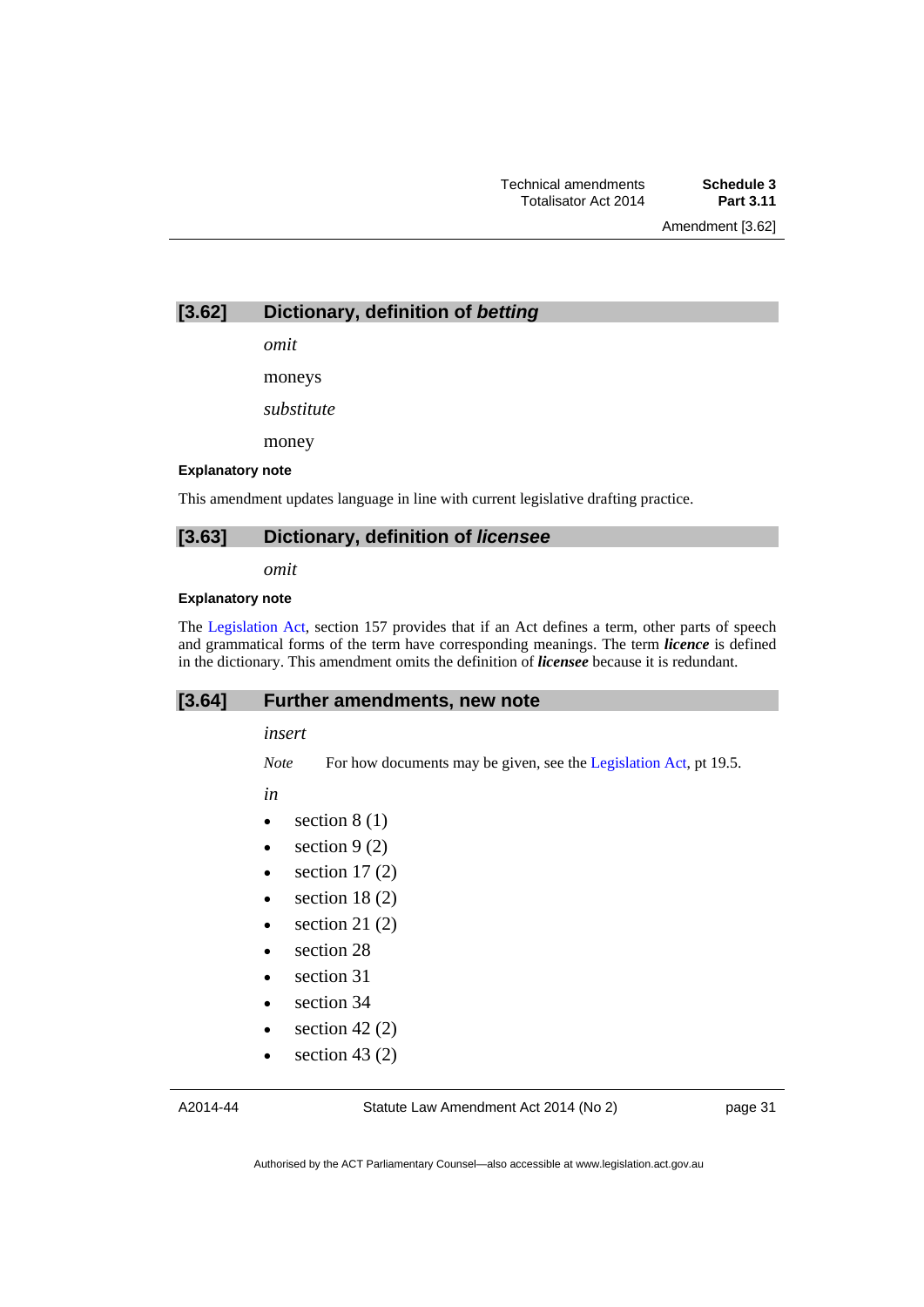**Schedule 3 Technical amendments**<br>**Part 3.12 Utilities Act 2000 Part 3.12** Utilities Act 2000 Amendment [3.65]

- $\bullet$  section 44 (4)
- $\bullet$  section 49 (2)
- $\bullet$  section 51 (4)
- $\bullet$  section 52 (1)
- $\bullet$  section 70 (3)
- $\bullet$  section 71 (1)

#### **Explanatory note**

This amendment inserts a standard note about service of documents.

# <span id="page-33-0"></span>**Part 3.12 Utilities Act 2000**

# **[3.65] Section 5A, note 1**

*insert* 

- s 54L (Offence––failure to register)
- s 243 (Identity cards)
- s 248 (Interference with territory networks)

#### **Explanatory note**

Section 5A, note 1 lists the offences in the Act to which the [Criminal Code](http://www.legislation.act.gov.au/a/2002-51) applies. This amendment updates the note to include references to additional offences.



avoid

*substitute* 

remove

#### **Explanatory note**

This amendment updates language in line with current legislative drafting practice.

page 32 Statute Law Amendment Act 2014 (No 2)

A2014-44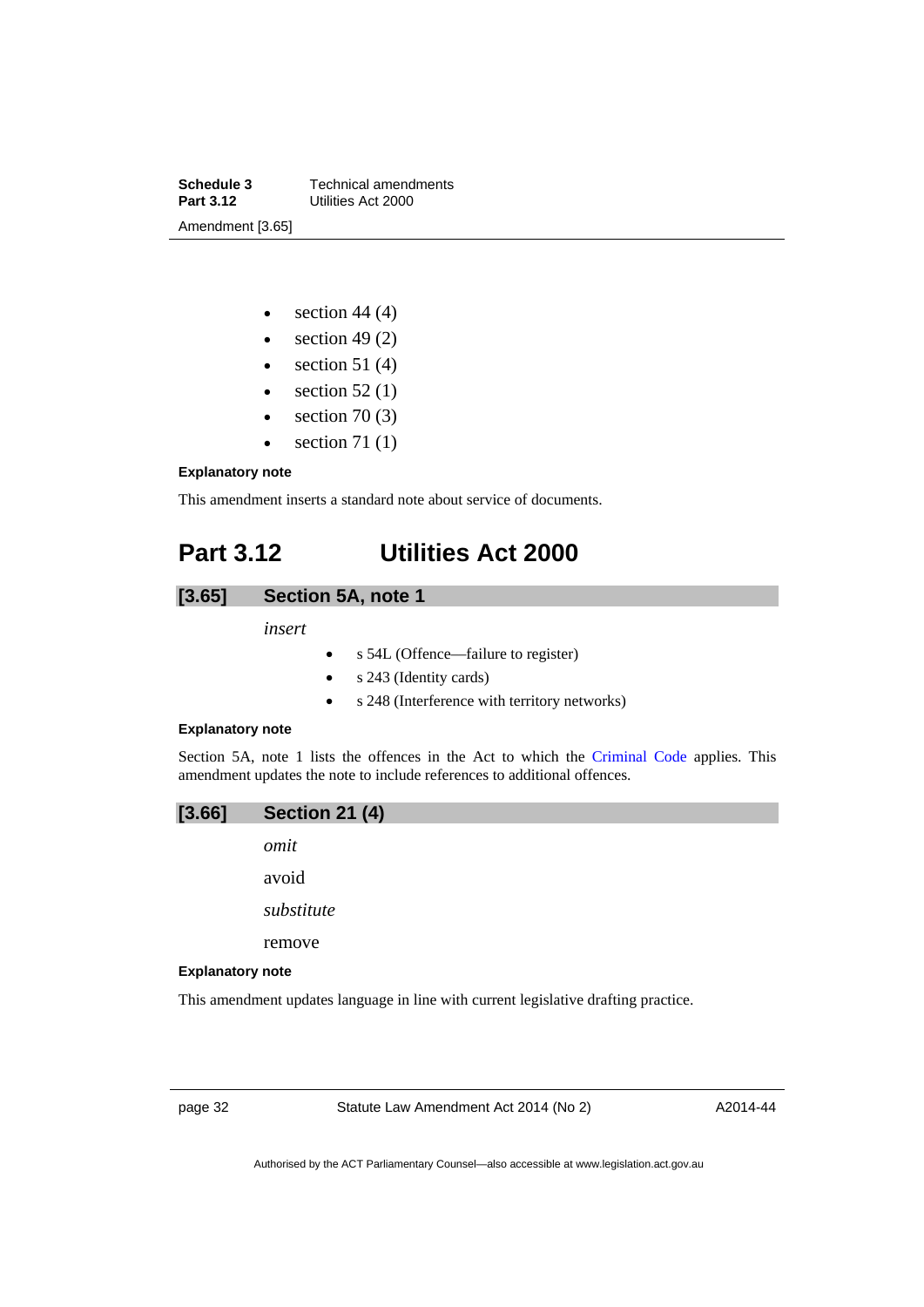# **[3.67] Section 38 (1), new note**

*insert* 

*Note* 3 For how documents may be given, see the [Legislation Act,](http://www.legislation.act.gov.au/a/2001-14) pt 19.5.

#### **Explanatory note**

This amendment inserts a standard note about service of documents.

# **[3.68] Section 49 (2)**  *omit*  all or any *substitute*

1 or more

#### **Explanatory note**

This amendment updates language in line with current legislative drafting practice.

# **[3.69] Section 53 (3) (b)**

*omit* 

any

#### **Explanatory note**

This amendment updates language in line with current legislative drafting practice.

# **[3.70] Section 54N, note 2**

# *substitute*

*Note 2* In particular, an appointment may be made by naming a person or nominating the occupant of a position (see [Legislation Act](http://www.legislation.act.gov.au/a/2001-14), s 207).

#### **Explanatory note**

This amendment updates a standard note about appointments.

A2014-44

Statute Law Amendment Act 2014 (No 2)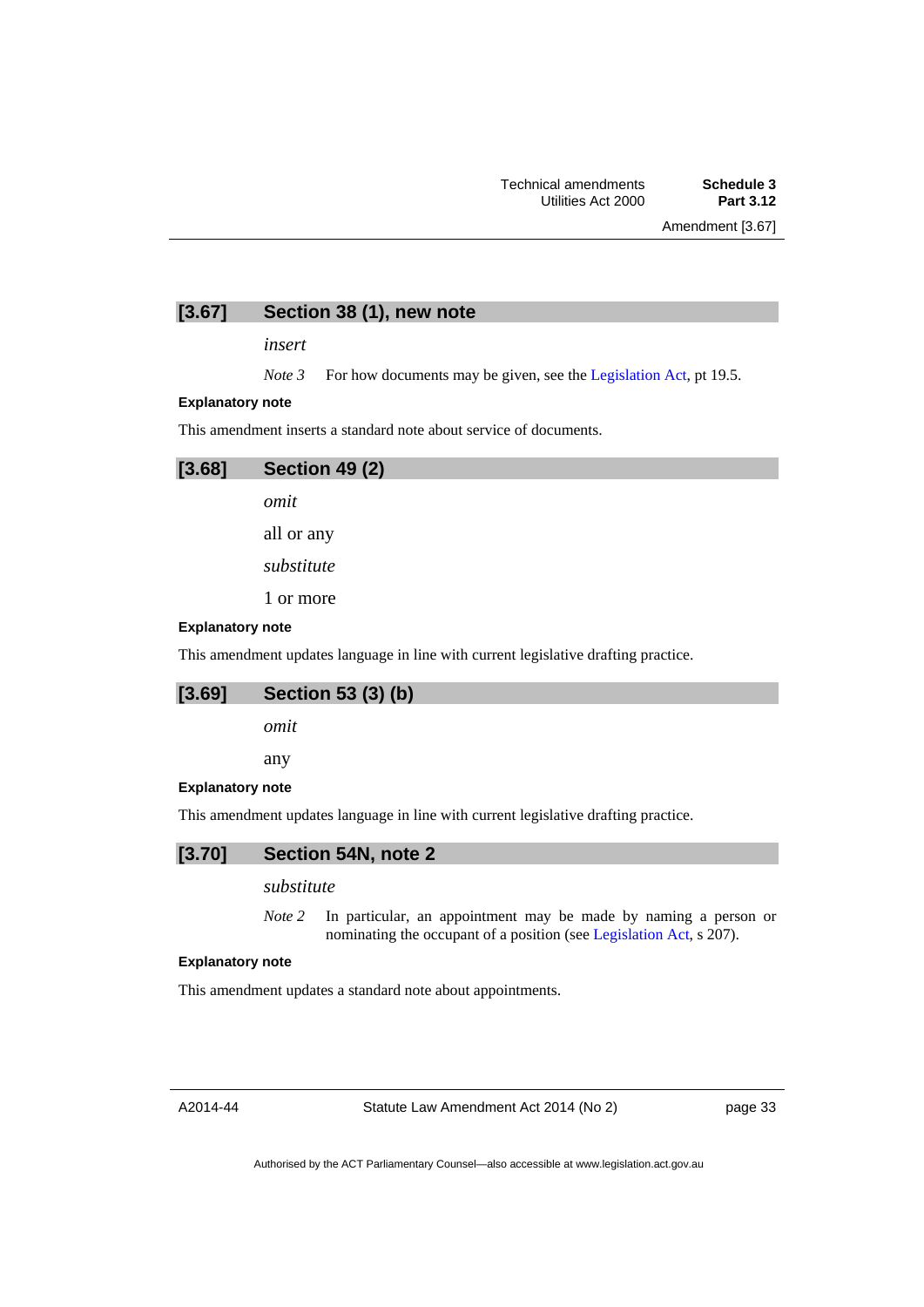**Schedule 3 Technical amendments**<br>**Part 3.12 Utilities Act 2000 Part 3.12** Utilities Act 2000 Amendment [3.71]

# **[3.71] Section 55 (2)**

*omit* 

all or any

*substitute* 

1 or more

#### **Explanatory note**

This amendment updates language in line with current legislative drafting practice.

# **[3.72] Section 55 (4)**

*omit* 

, or a provision of an instrument,

#### **Explanatory note**

This amendment omits words that are redundant because of the [Legislation Act,](http://www.legislation.act.gov.au/a/2001-14) section 14 (2), which provides that a reference to an instrument includes a reference to a provision of an instrument.

# **[3.73] Section 55 (4), note 1**

*omit* 

(or a provision of a law or instrument)

#### **Explanatory note**

This amendment omits words that are redundant because of the [Legislation Act,](http://www.legislation.act.gov.au/a/2001-14) section 7 (3), section 13 (3) and section 14 (2) which provide respectively that a reference to an Act, statutory instrument or an instrument includes a reference to a provision of an Act, statutory instrument or instrument.

page 34 Statute Law Amendment Act 2014 (No 2)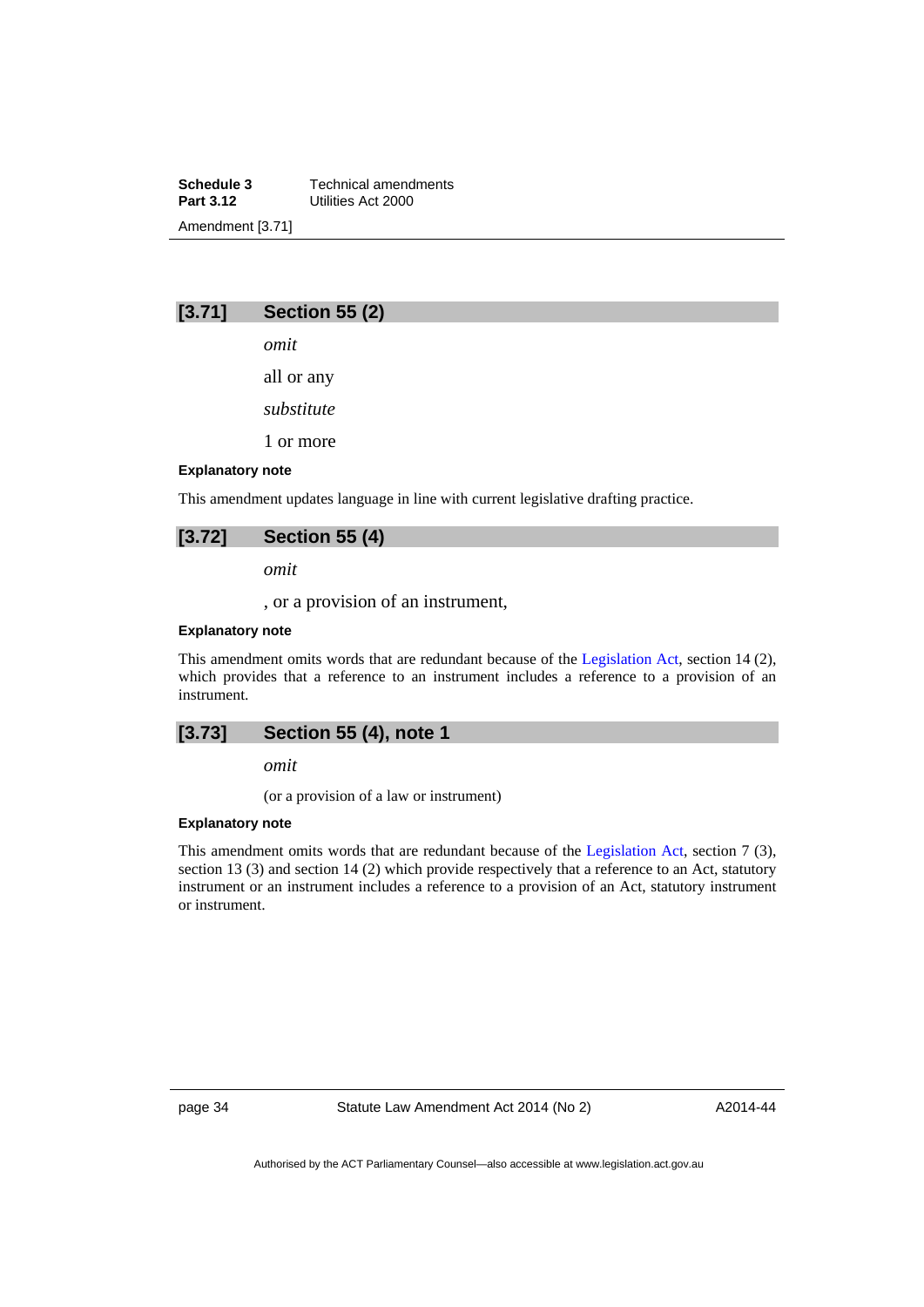Amendment [3.74]

# **[3.74] Section 55 (4), note 2**

*omit* 

(or a provision of a law or instrument), the law, instrument or provision

*substitute* 

, the law or instrument

#### **Explanatory note**

This amendment omits words that are redundant because of the [Legislation Act,](http://www.legislation.act.gov.au/a/2001-14) section 7 (3), section 13 (3) and section 14 (2) which provide respectively that a reference to an Act, statutory instrument or an instrument includes a reference to a provision of an Act, statutory instrument or instrument.

# **[3.75] Section 55 (4), new note**

*insert* 

*Note 3* A reference to an instrument includes a reference to a provision of an instrument (see [Legislation Act,](http://www.legislation.act.gov.au/a/2001-14) s 14 (2)).

#### **Explanatory note**

This amendment inserts a note to assist legislation users and is consequential on another amendment.

| [3.76] | <b>Section 83 (3)</b> |  |  |
|--------|-----------------------|--|--|
|--------|-----------------------|--|--|

*omit* 

avoid

*substitute* 

remove

#### **Explanatory note**

This amendment updates language in line with current legislative drafting practice.

A2014-44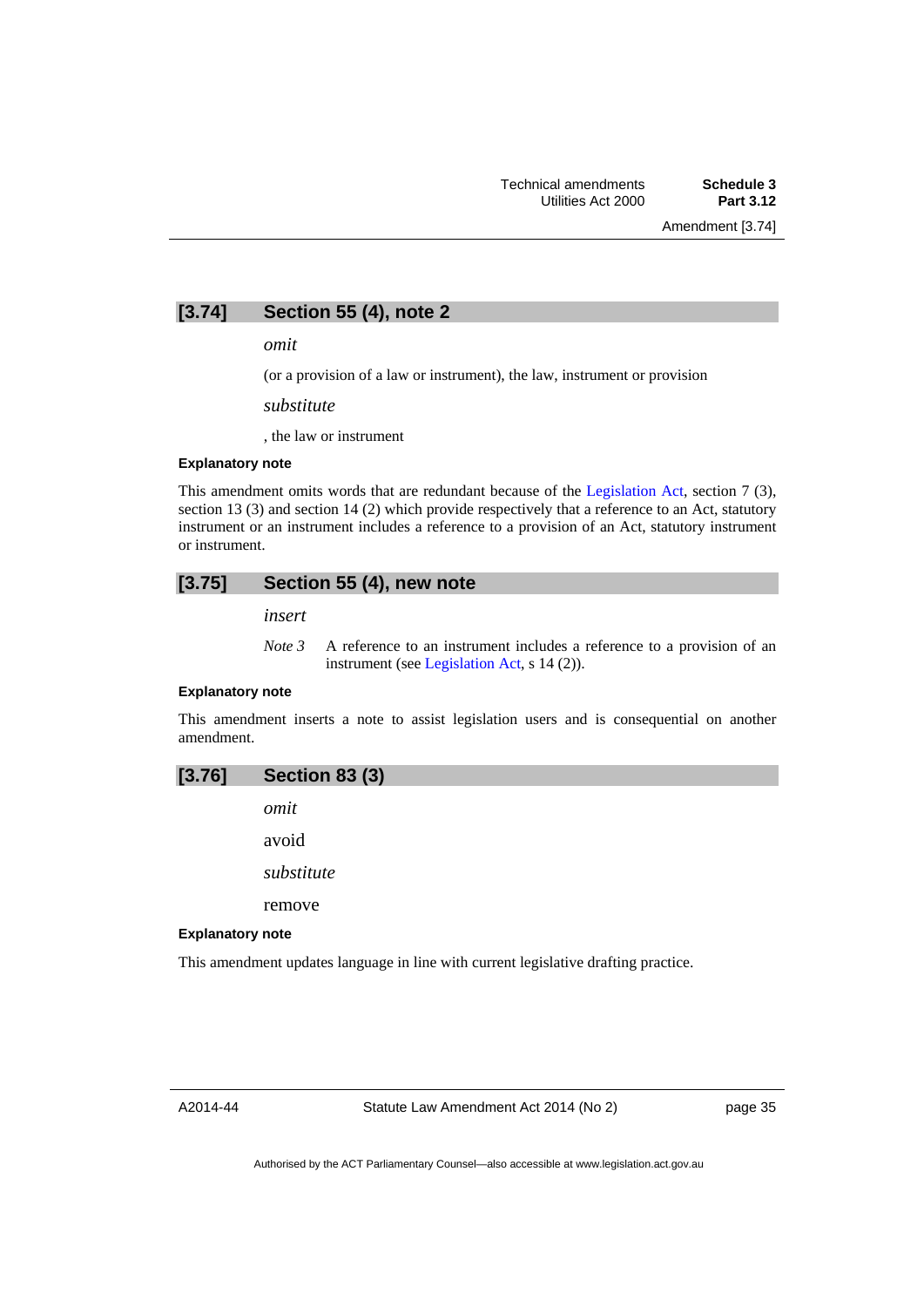**Schedule 3 Technical amendments**<br>**Part 3.12 Utilities Act 2000 Part 3.12** Utilities Act 2000 Amendment [3.77]

# **[3.77] New section 83 (4)**

*insert* 

(4) In this section:

### *water distributor* means––

- (a) in relation to the collection or treatment of water, or both, for distribution through a water network—a utility licensed for the service; and
- (b) in relation to the distribution of water through a water network—a utility licensed for the service; and
- (c) in relation to the provision of a water connection service to premises—a utility licensed to provide the service for the premises.

#### **Explanatory note**

This amendment relocates from the dictionary a definition of a term that is used only in section 83. The definition is omitted from the dictionary by another amendment.

| [3.78]                  | <b>Section 85 (3)</b>                                                               |
|-------------------------|-------------------------------------------------------------------------------------|
|                         | omit                                                                                |
|                         | avoid                                                                               |
|                         | substitute                                                                          |
|                         | remove                                                                              |
| <b>Explanatory note</b> |                                                                                     |
|                         | This amendment updates language in line with current legislative drafting practice. |

page 36 Statute Law Amendment Act 2014 (No 2)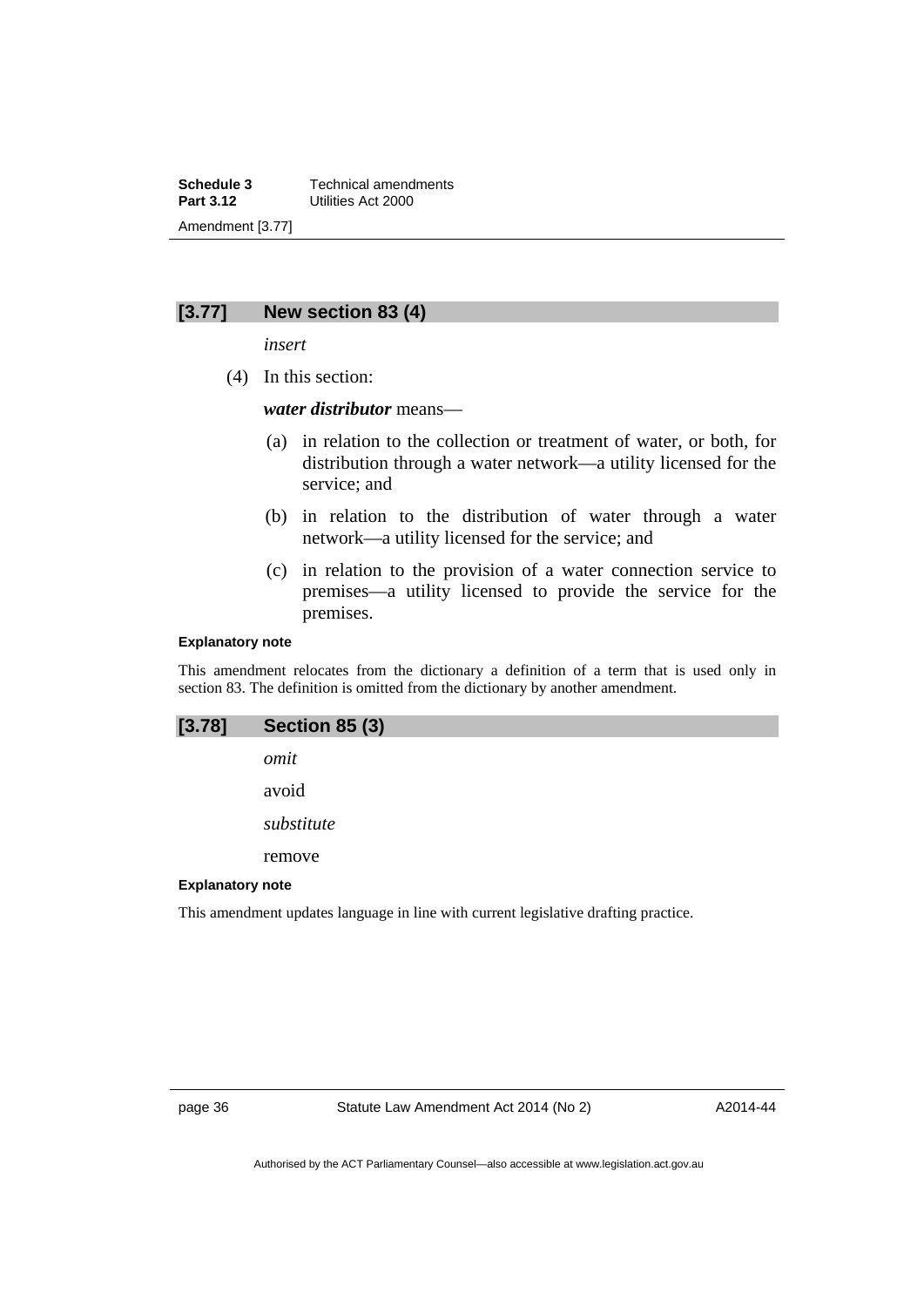# **[3.79] Section 100 (3), new note**

#### *insert*

*Note* An example is part of the Act, is not exhaustive and may extend, but does not limit, the meaning of the provision in which it appears (see [Legislation Act,](http://www.legislation.act.gov.au/a/2001-14) s 126 and s 132).

#### **Explanatory note**

This amendment inserts a standard note about examples.

# **[3.80] Section 135 (2), new note**

*insert* 

*Note 1A* In particular, an appointment may be made by naming a person or nominating the occupant of a position (see [Legislation Act](http://www.legislation.act.gov.au/a/2001-14), s 207).

#### **Explanatory note**

This amendment inserts a standard note about appointments.

# **[3.81] Section 136 (2), new note**

*insert* 

*Note 2* For how documents may be given, see the [Legislation Act,](http://www.legislation.act.gov.au/a/2001-14) pt 19.5.

#### **Explanatory note**

This amendment inserts a standard note about service of documents.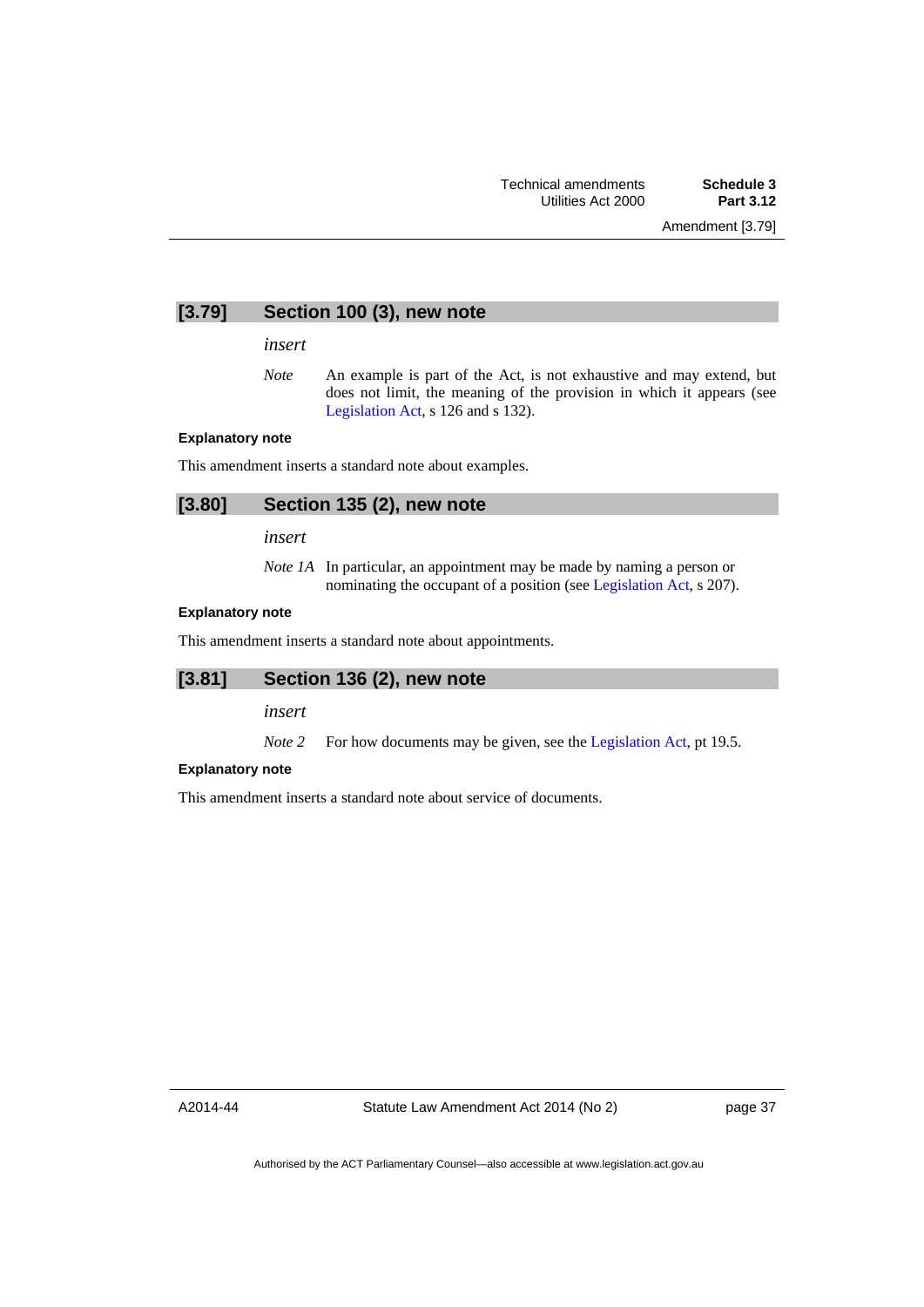**Schedule 3 Technical amendments**<br>**Part 3.12 Utilities Act 2000 Part 3.12** Utilities Act 2000 Amendment [3.82]

# **[3.82] Section 149A**

*substitute* 

# **149A Definitions—pt 9A**

In this part:

*essential service* means electricity, gas or water.

*essential service restriction* means a restriction or other regulation prescribed by regulation in relation to the use of an essential service.

#### **Explanatory note**

This amendment updates a provision in line with current legislative drafting practice.

# **[3.83] Dictionary, definitions of** *essential service* **and** *essential service restriction*

*substitute* 

*essential service*, for part 9A (Shortage of essential services)––see section 149A.

*essential service restriction*, for part 9A (Shortage of essential services)—see section 149A.

#### **Explanatory note**

This amendment updates definitions in line with current legislative drafting practice.

# **[3.84] Dictionary, definition of** *water distributor*

*omit* 

#### **Explanatory note**

This amendment is consequential on the relocation of the definition to section 83 by another amendment.

page 38 Statute Law Amendment Act 2014 (No 2)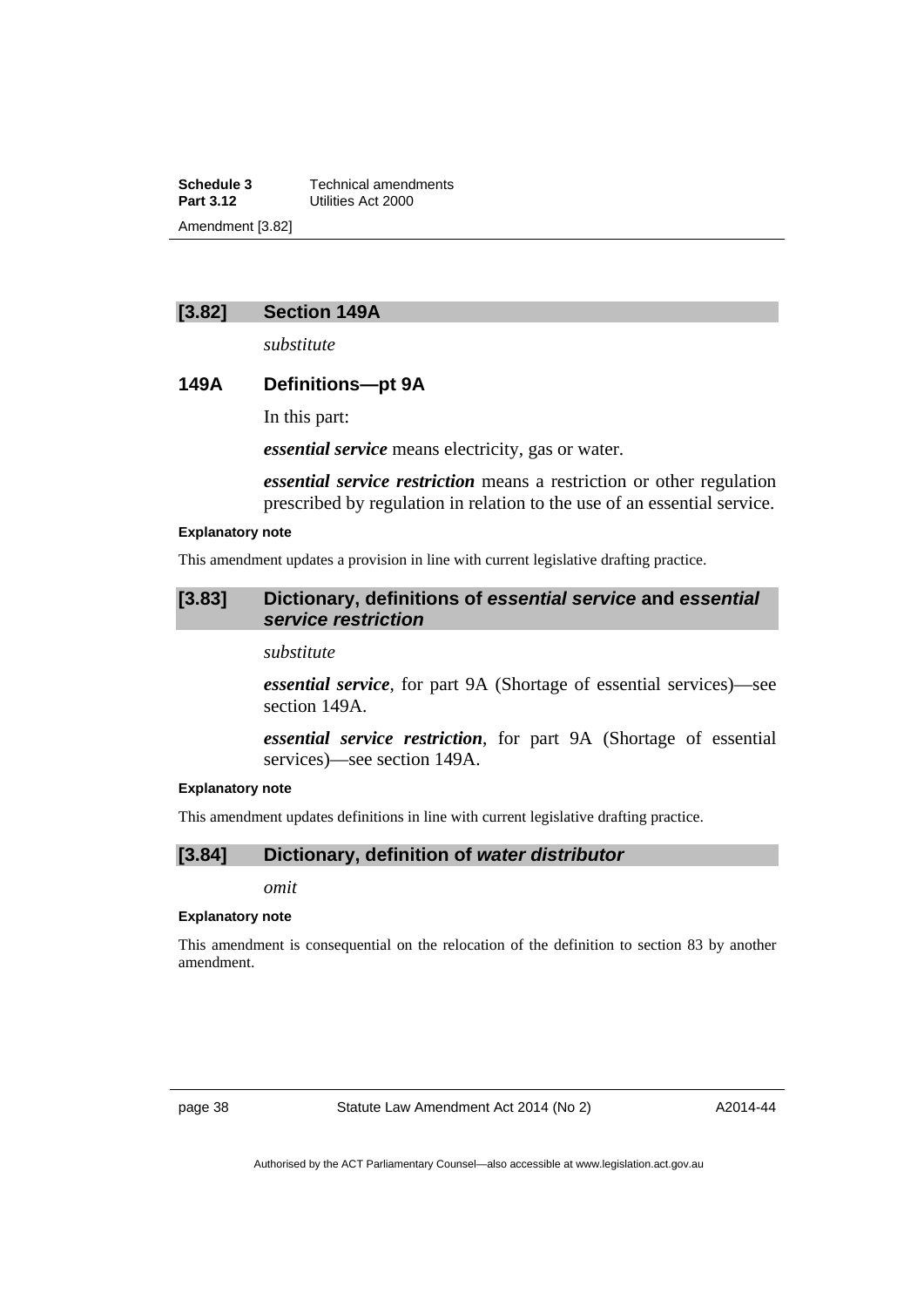Amendment [3.85]

# **[3.85] Further amendments, new note**

*insert* 

*Note* For how documents may be given, see the [Legislation Act,](http://www.legislation.act.gov.au/a/2001-14) pt 19.5.

*in* 

- $\bullet$  section 42 (1) (a)
- $\bullet$  section 45 (5)
- $\bullet$  section 48 (3)
- $\bullet$  section 49 (1)
- $\bullet$  section 57 (2)
- $\bullet$  section 58 (6)
- $\bullet$  section 59 (3)
- $\bullet$  section 75I (2)
- $\bullet$  section 88 (2)
- $\bullet$  section 89 (3)
- $\bullet$  section 109 (1)
- $\bullet$  section 110 (2)
- $\bullet$  section 111 (2)
- $\bullet$  section 176 (2)
- $\bullet$  section 181 $(6)$
- $\bullet$  section 235 (1)
- $\bullet$  section 236 (2)
- section 238 (2)
- $\bullet$  section 249 (2)

#### **Explanatory note**

This amendment inserts a standard note about service of documents.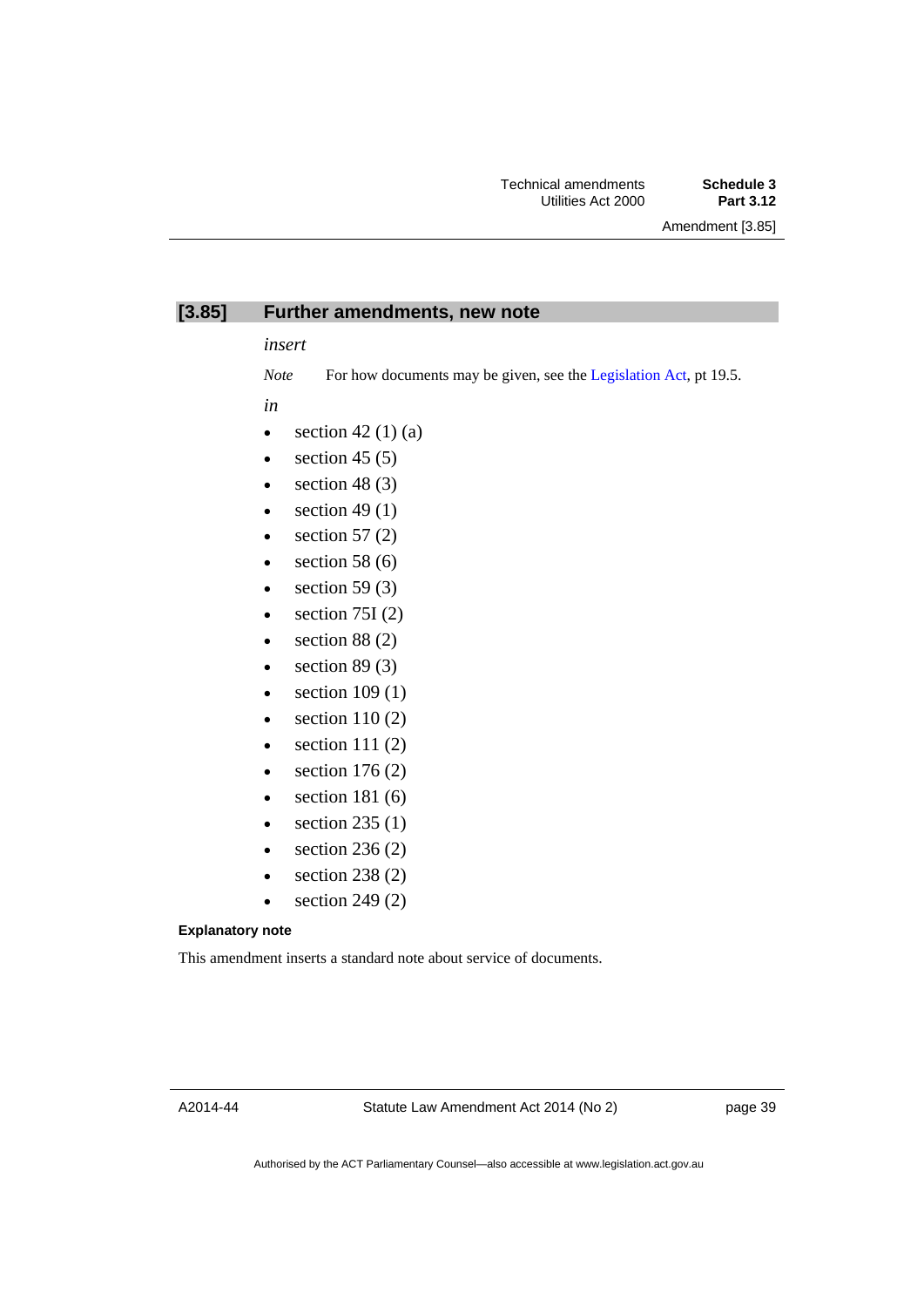# <span id="page-41-0"></span>**Part 3.13 Working with Vulnerable People (Background Checking) Act 2011**

# **[3.86] Section 28 (2)**

*omit* 

Without limiting subsection (1), the risk assessment guidelines must

*substitute* 

The risk assessment guidelines must

#### **Explanatory note**

This amendment omits words that are redundant because of the [Legislation Act](http://www.legislation.act.gov.au/a/2001-14), section 44 (3). Section 44 (3) provides that the power to make a statutory instrument (including a disallowable instrument) about a particular matter does not limit power to make a statutory instrument about any other matter.

# **[3.87] Section 34 (1), new note**

*insert* 

*Note 3* In particular, an appointment may be made by naming a person or nominating the occupant of a position (see [Legislation Act](http://www.legislation.act.gov.au/a/2001-14), s 207).

#### **Explanatory note**

This amendment inserts a standard note about appointments.

# **[3.88] Section 34 (3), new note**

*insert* 

*Note* A person may be reappointed to a position if the person is eligible to be appointed to the position (see [Legislation Act](http://www.legislation.act.gov.au/a/2001-14), s 208 (1) (c)).

#### **Explanatory note**

This amendment inserts a standard note about reappointments.

page 40 Statute Law Amendment Act 2014 (No 2)

A2014-44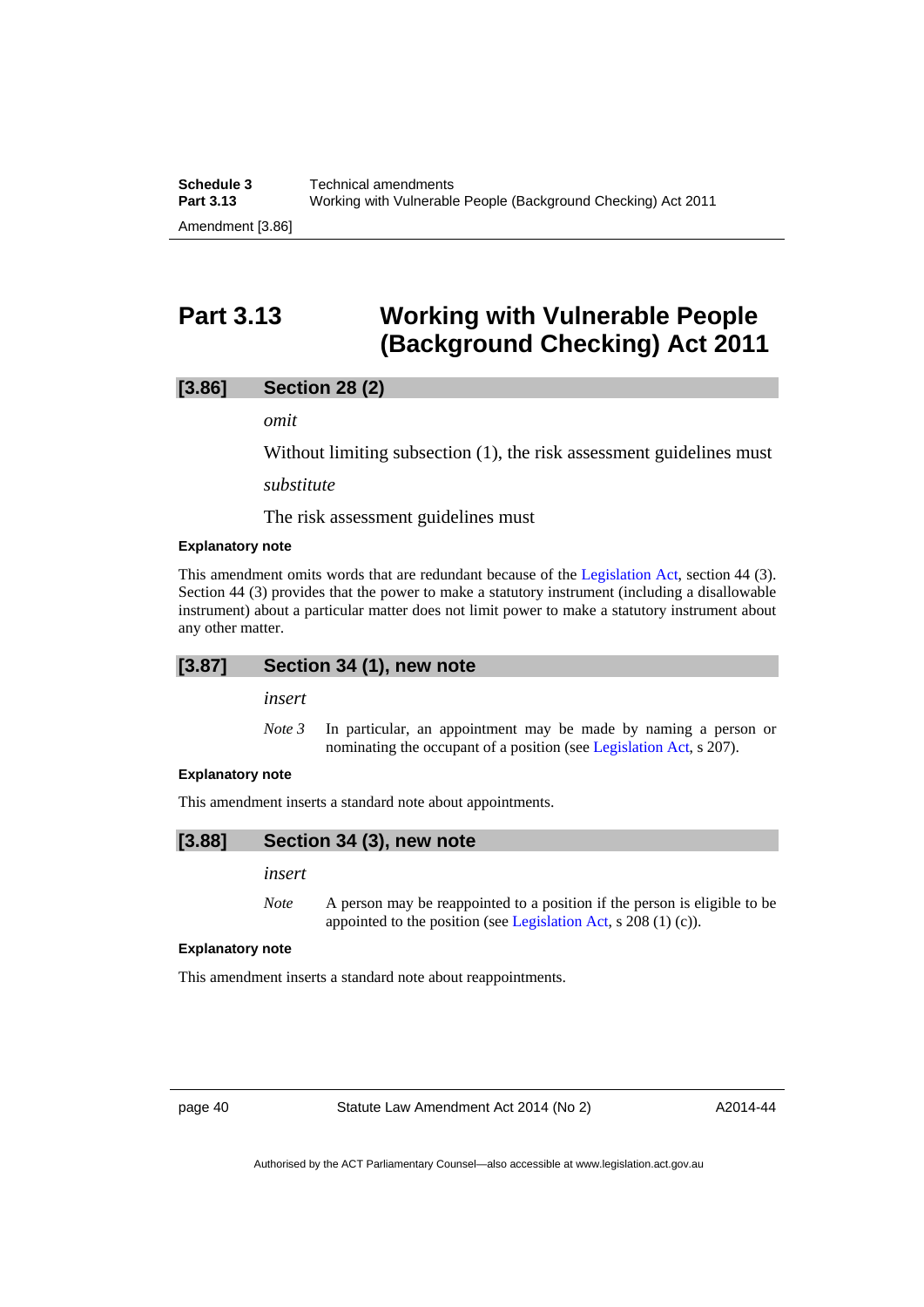# **[3.89] Section 40 (2) (a), new note**

*insert* 

*Note* 2 For how documents may be given, see the [Legislation Act,](http://www.legislation.act.gov.au/a/2001-14) pt 19.5.

#### **Explanatory note**

This amendment inserts a standard note about service of documents.

|  |  | $[3.90]$ Section 43 (1), new note |  |
|--|--|-----------------------------------|--|
|--|--|-----------------------------------|--|

*insert* 

*Note* For how documents may be given, see the [Legislation Act,](http://www.legislation.act.gov.au/a/2001-14) pt 19.5.

#### **Explanatory note**

This amendment inserts a standard note about service of documents.

**[3.91] Section 49 (2) (a)** 

*omit* 

# (a *registration number*)

#### **Explanatory note**

This amendment omits a term no longer used in the Act.

### **[3.92] Section 58 (1), new note**

*insert* 

*Note* For how documents may be given, see the [Legislation Act,](http://www.legislation.act.gov.au/a/2001-14) pt 19.5.

#### **Explanatory note**

This amendment inserts a standard note about service of documents.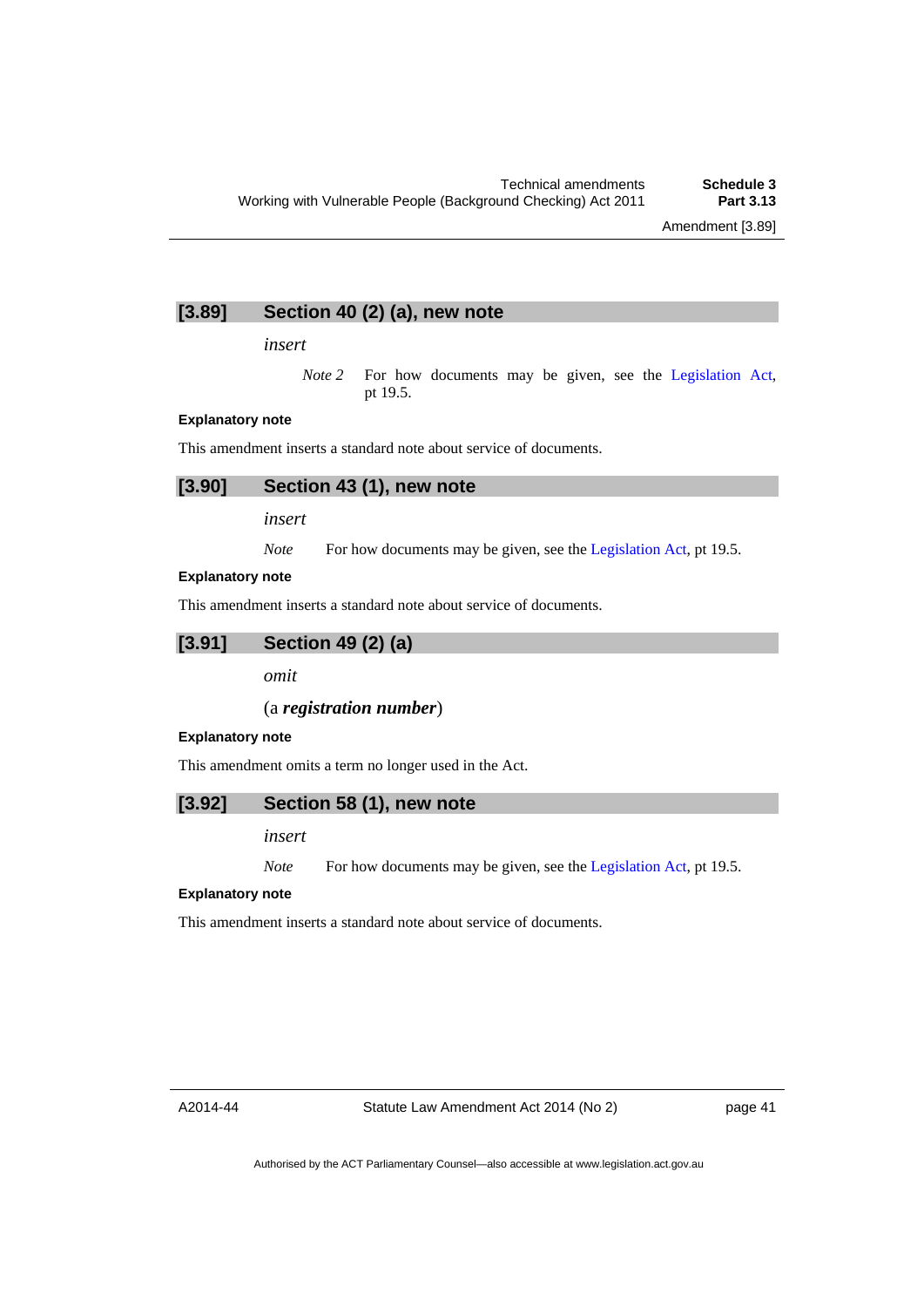**Schedule 3 Technical amendments**<br>**Part 3.13 Working with Vulnerable Part 3.13** Working with Vulnerable People (Background Checking) Act 2011 Amendment [3.93]

# **[3.93] Section 71 (2)**

*omit* 

Without limiting subsection (1), a regulation

*substitute* 

A regulation

#### **Explanatory note**

This amendment omits words that are redundant because of the [Legislation Act](http://www.legislation.act.gov.au/a/2001-14), section 44 (3). Section 44 (3) provides that the power to make a statutory instrument (including a regulation) about a particular matter does not limit power to make a statutory instrument about any other matter.

# **[3.94] Dictionary, definition of** *registration number*

*omit* 

#### **Explanatory note**

This amendment omits a signpost definition that is made redundant as a result of another amendment.

page 42 Statute Law Amendment Act 2014 (No 2)